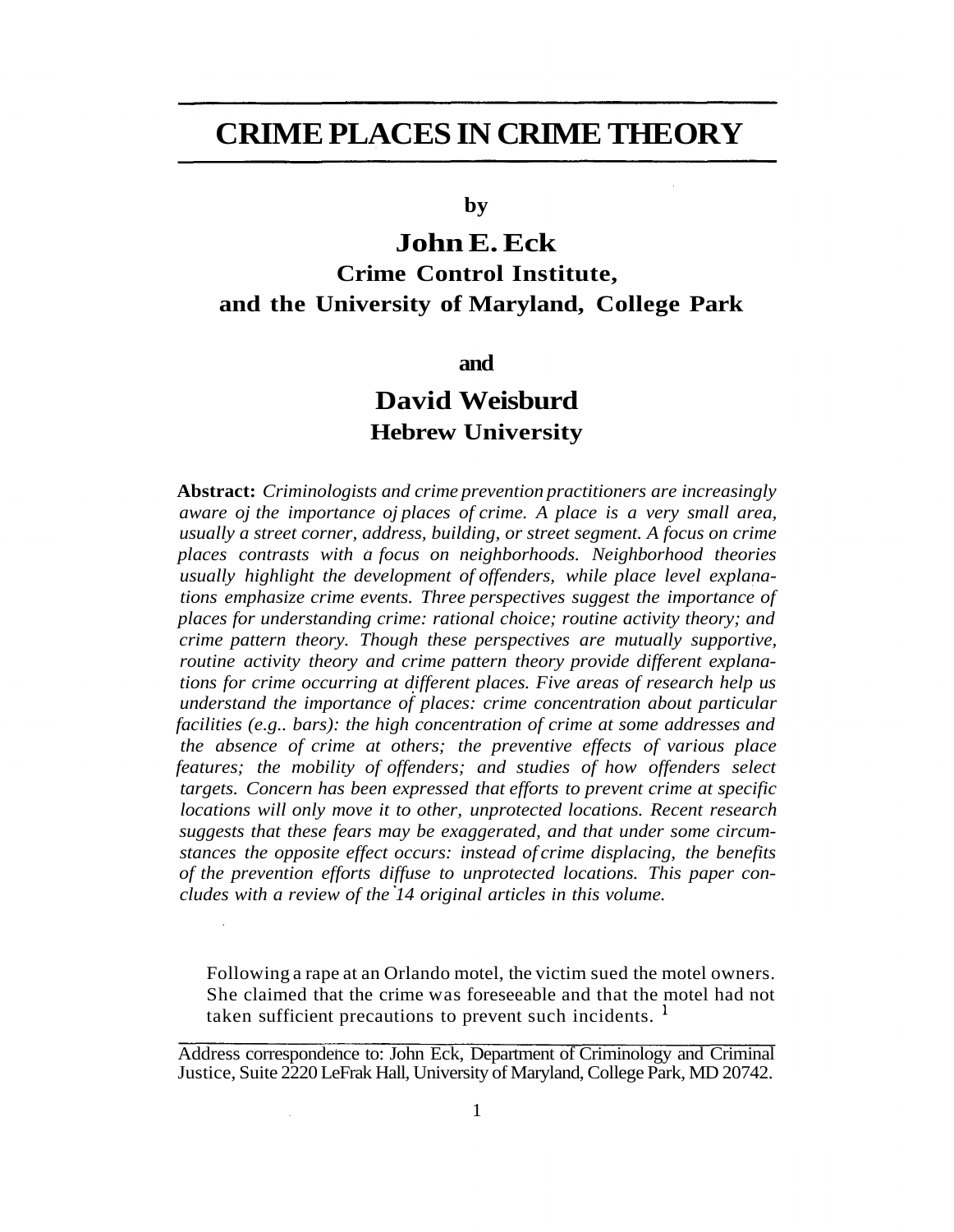A proposal to locate a checkcashing business in a neighborhood drew the ire of a San Francisco neighborhood association. The association, fearing increased street muggings, complained to zoning and other city agencies in an attempt to stop this establishment from opening (Bolton, 1993).

Police in Oakland, CA developed a drug enforcement program that focused on nuisance addresses rather than problem people. They call it beat health, because they believe that the problem locations are the source of drug and other nuisance problems in Oakland neighborhoods (Green. 1993).

A study found that about 15% of Milwaukee's taverns were responsible for over half of tavern crimes in that city (Sherman et al., 1992).

These examples provide only a glimpse of the growing recognition of the role of place in crime and crime control. Law suits that hinge on the ability of claimants to show that buildings and parking lots are unnecessarily dangerous abound in our civil courts (Bates and Dunnell, 1994). Local newspapers are full of community protests against drinking establishments, sex shops, or 24-hour stores that are seen as magnets for crimes and criminals. Community advocates suggest taking legal action against the owners of places that disrupt neighborhoods (Cadwalder et al., 1993). Police programs that focus on where crimes happen rather than the offenders who commit them are developing in cities and towns throughout the country, at the same time that a series of academic studies show that crime is concentrated at specific places even within neighborhoods that have high crime rates.

Concern with the relationship between crime and place is not new. As early as the first half of the nineteenth century, French scholars analyzed the distribution of crime across regions with differing ecological and social characteristics (see Guerry, 1833; Quetelet, 1842). In the U.S., advocates of the pioneering "Chicago School" of sociology carefully examined the location of crime in the city of Chicago. They concluded that characteristics of the urban environment are critical to explaining the emergence of crime in specific communities (see Burgess, 1925; Thrasher, 1927; Shaw and McKay, 1942). However, these early attempts to understand the relationship between crime and place took a "macro" approach—looking at aggregates °f places such as regions, states, cities, communities and neighborhoods—rather than a "micro" approach that examines the places themselves.

Recent interest in crime and place has focused on micro-level relationships. Such studies began with efforts to identify the relationship between

 $\overline{c}$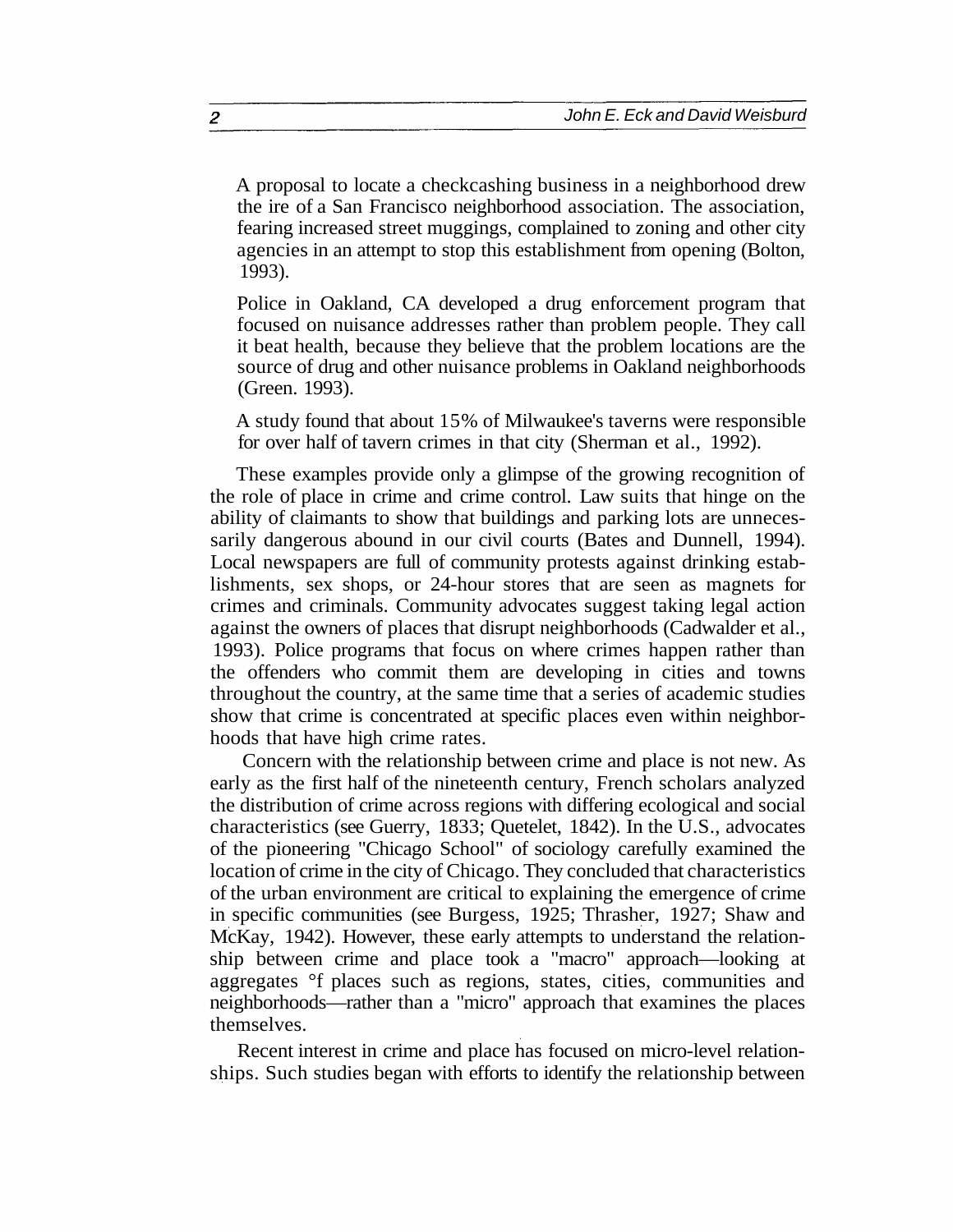specific aspects of urban design (Jeffrey, 1971) or urban architecture (Newman, 1972) and crime, but broadened to take into account a much larger set of characteristics of physical space and criminal opportunity (e.g., Brantingham and Brantingham, 1975, 1977, 1981; Mayhew et al., 1976; Duffala, 1976; Rengert, 1980, 1981; Stoks, 1981; Le Beau, 1987; Hunter, 1988). These studies drew distinctions between the site in question and the larger geographical area (such as neighborhood, community, police beat, or city) that surrounds it.

Places in this micro context are specific locations within the larger social environment. They can be as small as the area immediately next to an automatic teller machine or as large as a block face, a strip shopping center, or an apartment building. Often places are thought of as addresses, specific types of businesses, or blockfaces.

This volume is dedicated to the micro-level examination of crime and place. Our concern is not with the larger social and ecological units that are often the focus of social programs and crime prevention efforts. Sherman et al. (1989) suggest that this new focus on small discrete areas is radical enough to be properly seen as a distinct new area of study in criminology. Though it is a departure from prior criminological work, as we will show next, the criminology of places fits neatly within several existing theories of crime.

In developing this anthology, we sought to bring together major new work about crime and the concept of place. The advent of high-speed, cheap computing, widespread use of computer-aided dispatch systems by the police, and inexpensive but powerful computer mapping has allowed criminologists to examine places in ways that were unavailable just a decade ago. Recent trends in our understanding of the role of opportunity in crime prevention (Clarke, 1993) and the impacts of crime displacement (see Gabor, 1990; Barr and Pease, 1990; Clarke, 1992; Eck, 1993; Clarke and Weisburd, 1994) suggest as well that place should be a central component in crime theory and crime prevention. This introduction begins by reviewing how these recent innovations in crime prevention theory contribute to crime place research and crime prevention efforts. It then turns to the empirical evidence that has been gathered about crime places and their implications for formulating crime prevention policies. In concluding, we discuss our choice of papers to include in this collection and

 $\mathfrak{S}$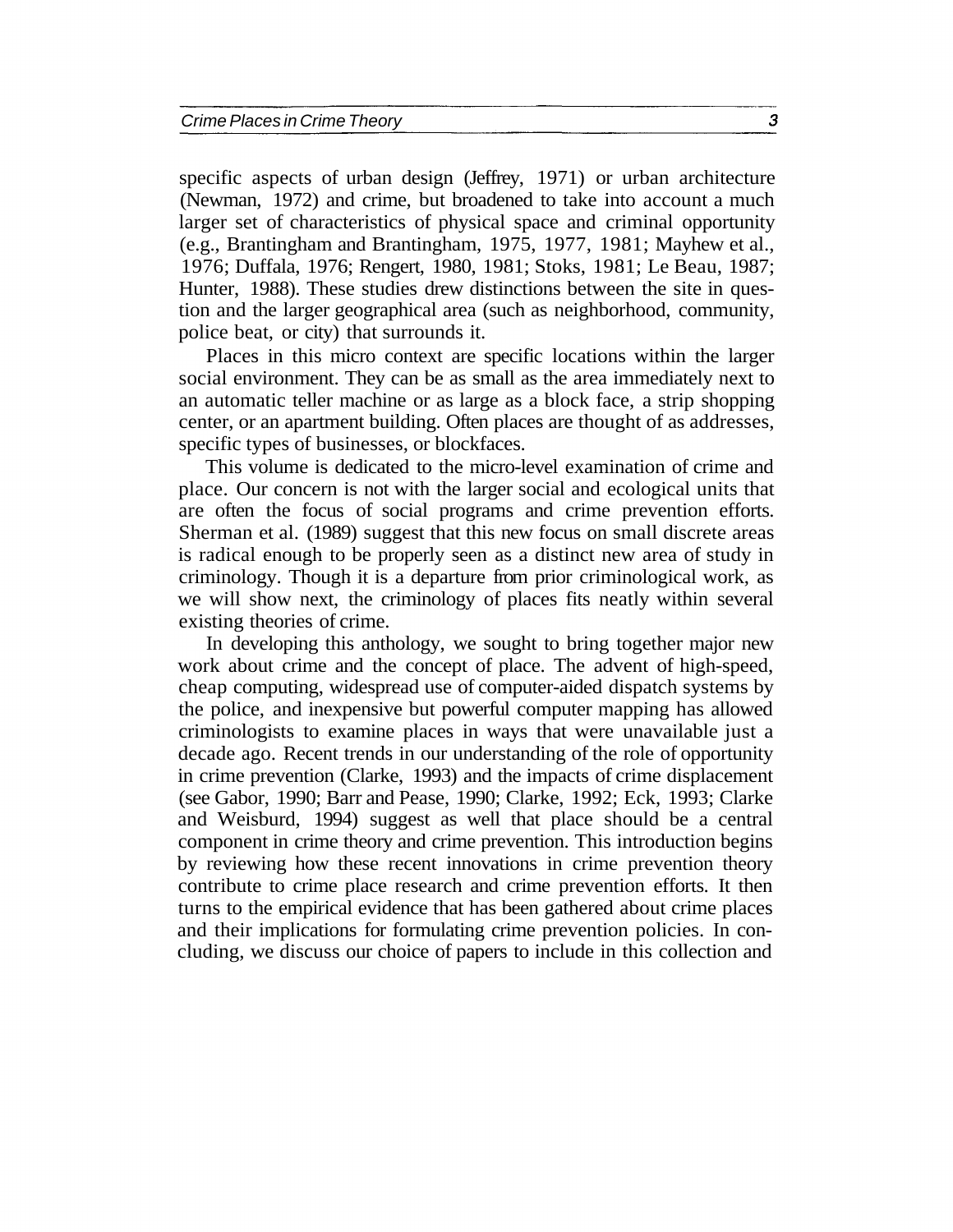the specific contributions they make to our understanding of crime places and our efforts to control them.

### **CRIME PLACES AND CRIME THEORY**

Theories of crime can be divided into those that seek to explain the development of criminal offenders, and those that seek to explain the development of criminal events. Theories of and research on offenders have been dominant in the development of criminology (Clarke, 1980). Most research on crime and crime prevention has been focused on why certain types of people commit crime and what we can do about them". It is only recently that serious attention has begun to be paid to explaining crimes rather than the criminality of people involved in crime. Concern with place is very much central to this approach.

While theories of crime and criminality are often seen as competing explanations of the crime problem, we think it useful to begin with the idea that offender and event explanations are complements to each other rather than competitors. Offenders may be highly motivated, but unless they create a crime event there is nothing to explain. Similarly, given a criminal act, the full etiology of the event must in some manner include an explanation of the offender. Offender theories should eventually tell us how people come to be criminal offenders, and the circumstances under which they desist from offending. Such theories may suggest crime prevention strategies that are focused on those individuals who are likely to become serious violent offenders, or high-rate offenders committing less serious crimes. However, to date theories about the development of criminality do not provide a solid basis for making such predictions, and there is little consensus as to what such a theory in the future would look like. Consequently, a preventive strategy based on offender theories is not near at hand. But even if we were to understand more about the development of criminality than we presently do, it is not clear whether all or even most offenders can be prevented from involvement in crime (see Clarke and Weisburd, 1990).

So even if we had a good explanation for the development of offenders, we would still need a good explanation for criminal events. Specifically, we would want a theory that could tell us why certain targets are selected by offenders—why some targets are attractive and others are repellent. What are the impediments to offending that are presented to offenders, and how are they overcome? What types of routine activities of offenders, victims and what have sometimes been termed guardians contribute to the likelihood of crime occurring in particular places? Though a comprehensive crime event theory that would provide unambiguous answers

 $\overline{\mathbf{4}}$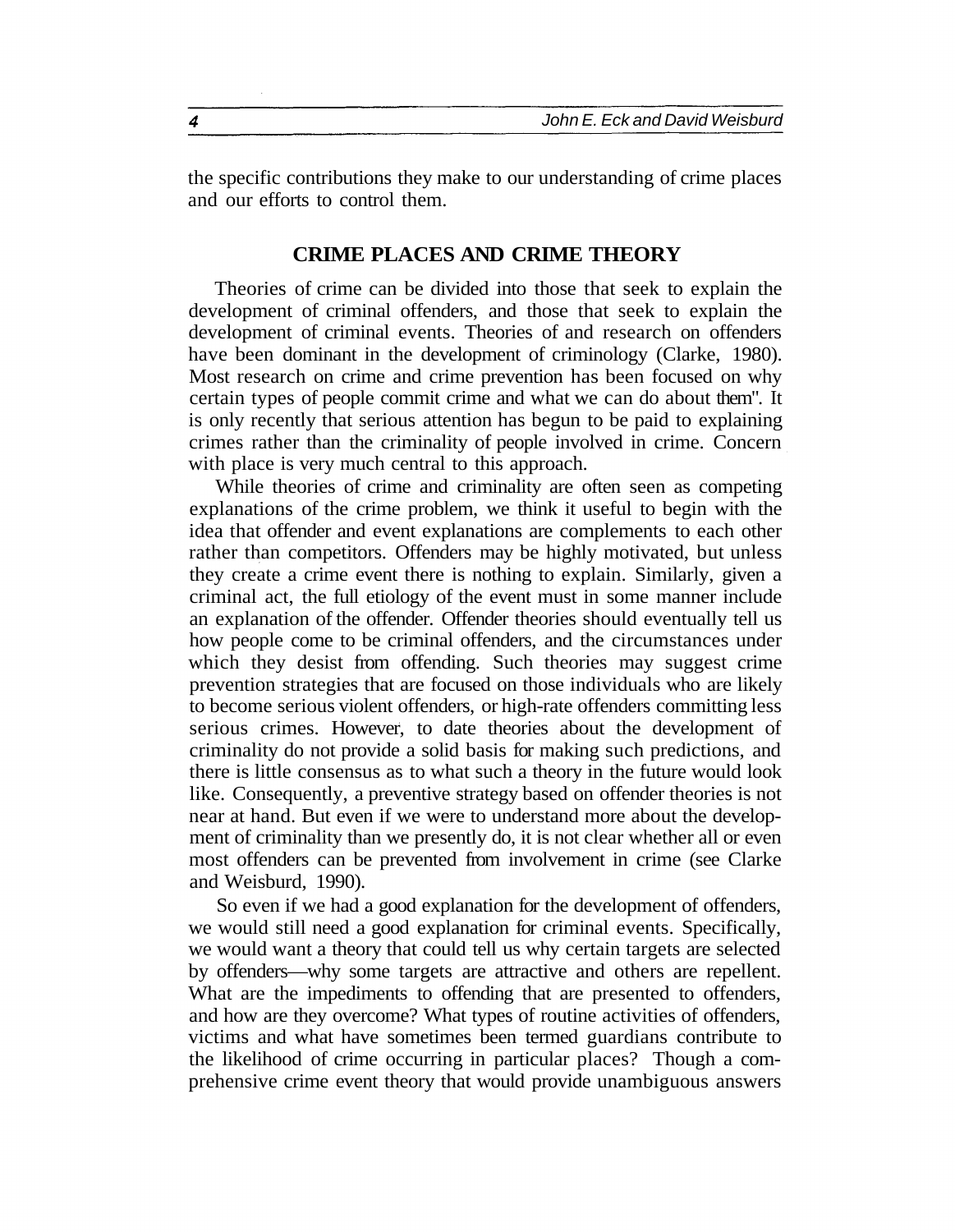to such questions is decades away, there is considerable consensus among criminologists who study crime events as to what such a theory should look like. Moreover, there is growing evidence that event-prevention strategies can have a dramatic and immediate impact on specific crime problems (see Clarke, 1992). Below we describe how crime and place come together in such theories and how they have been applied to crime prevention.

#### **CRIME EVENT THEORY AND CRIME PLACES**

Three recent theoretical perspectives—rational choice, routine activity theory and crime pattern theory—have influenced our understanding of the importance of place in crime prevention efforts. A rational choice perspective provides the basic rationale for defining place as important, since it suggests that offenders will select targets and define means to achieve their goals in a manner that can be explained (Cornish and Clarke, 1986). Some claim that this perspective is to some degree untestable, as it is almost always possible to interpret behavior as rational from the perspective of the offender (Parsons, 1951). Others have demonstrated that it is possible to test various forms of rational choice (see Hogarth and Reder, 1987). Nevertheless, a rational choice perspective can be used to develop testable propositions describing crime events and offender behavior. This is particularly true if a rational choice perspective is used in conjunction with routine activity theory (see Clarke and Felson, 1993).

Routine activity theory seeks to explain the occurrence of crime events as the confluence of several circumstances (Cohen and Felson, 1979; Felson, 1986, 1994; see also Felson in this volume). First, there must be a motivated offender. The explanation of the development of motivated offenders is the goal of offender theories. Second, there must be a desirable target. Third, the target and the offender must be at the same place at the same time. Finally, three other types of controllers—intimate handlers, guardians and place managers—must be absent or ineffective.

Intimate handlers are people who have direct personal influence over an offender (such as parents, teachers, coaches, friends or employers). In the presence of such people, potential offenders do not commit crimes. Most adults are away from intimate handlers for many hours of the day and many offenders, both juvenile and adult, have few or no intimate handlers (Felson, 1986).

People who can protect targets are guardians. They too must be missing from the place. Guardians include friends (as when three women decide to run together in a park in order to protect each other). as well as formal authorities such as private security guards and public police. People or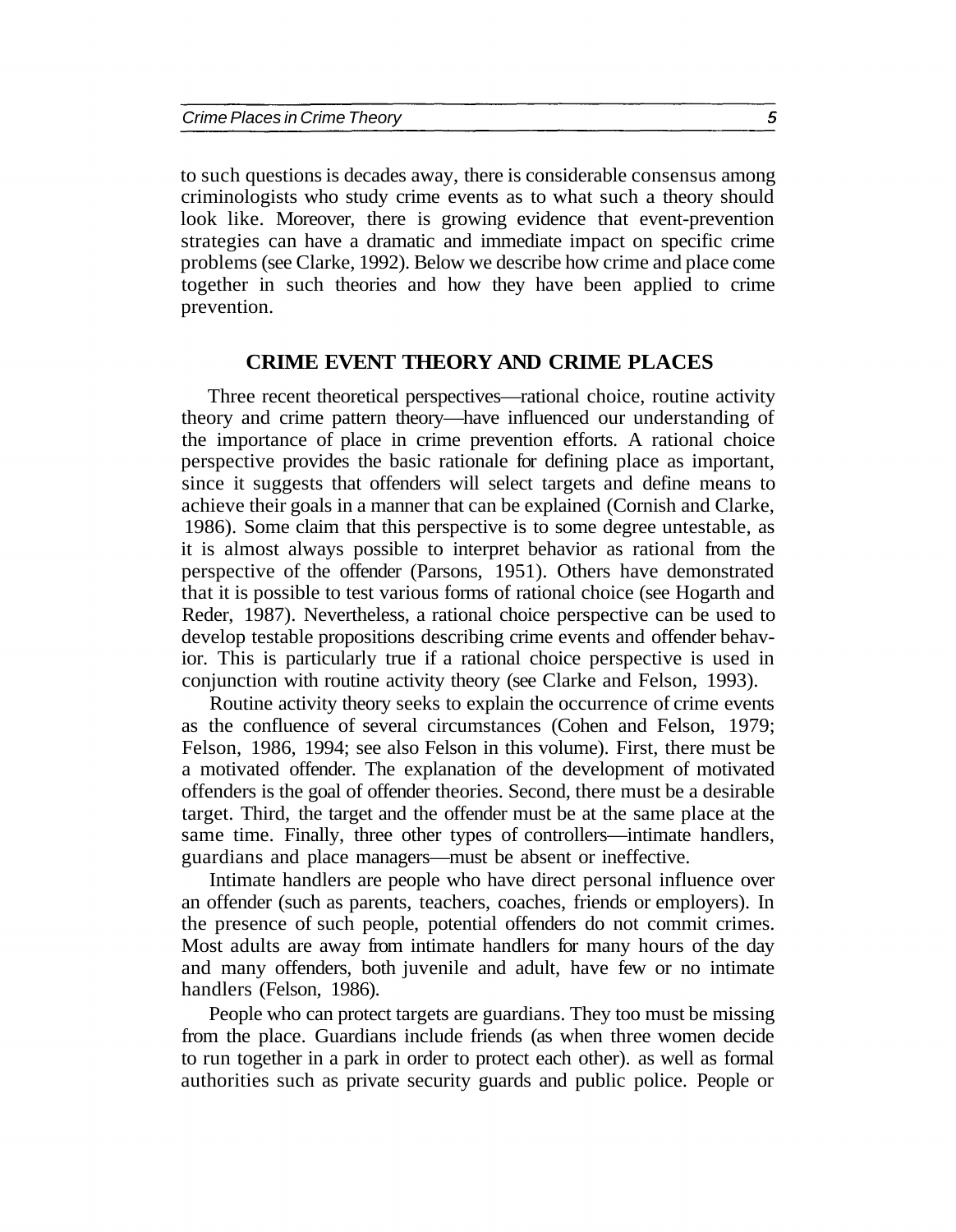things that are separated from guardians for sustained periods have elevated risks of victimization.

People who take care of the places are place managers. Place managers, (such as janitors, apartment managers, and others) regulate behavior at the locations they control. Lifeguards, in addition to preventing drownings, also help assure that people who come to a pool behave themselves out of the water. For a crime to occur, such people must be absent, ineffective or negligent (Eck, 1994).

Crime pattern theory is particularly important in developing an understanding of crime and place because it combines rational choice and routine activity theory to help explain the distribution of crime across places. The distribution of offenders, targets, handlers, guardians, and managers over time and place will describe crime patterns. Changes in society have increased the number of potential targets while separating them from the people who can protect them (handlers, guardians, and managers). Reasonably rational offenders, while engaging in their routine activities, will note places without guardians and managers and where their handlers are unlikely to show up. Pattern theory explores the interactions of offenders with their physical and social environments that influence offenders' choices of targets.

According to crime pattern theory, how targets come to the attention of offenders influences the distribution of crime events over time, space, and among targets (Brantingham and Brantingham, 1993). This occurs because offenders engage in routine activities. Just like other, nonoffending individuals, offenders move among the spheres of home, school, work, shopping, and recreation. As they conduct their normal legitimate activities, they become aware of criminal opportunities. Thus, criminal opportunities that are not near the areas offenders routinely move through are unlikely to come to their attention. A given offender will be aware of only a subset of the possible targets available. Criminal opportunities found at places that come to the attention of offenders have an increased risk of becoming targets (Brantingham and Brantingham. 1993). While a few offenders may aggressively seek out uncharted areas, most will conduct their searches within the areas they become familiar with through noncriminal activities.

The concept of place is essential to crime pattern theory. Not only are places logically required (an offender must be in a place when an offense is committed), their characteristics influence the likelihood of a crime. Place characteristics highlighted by routine activity theory include the presence and effectiveness of managers and the presence of capable guardians. Crime pattern theory links places with desirable targets and

6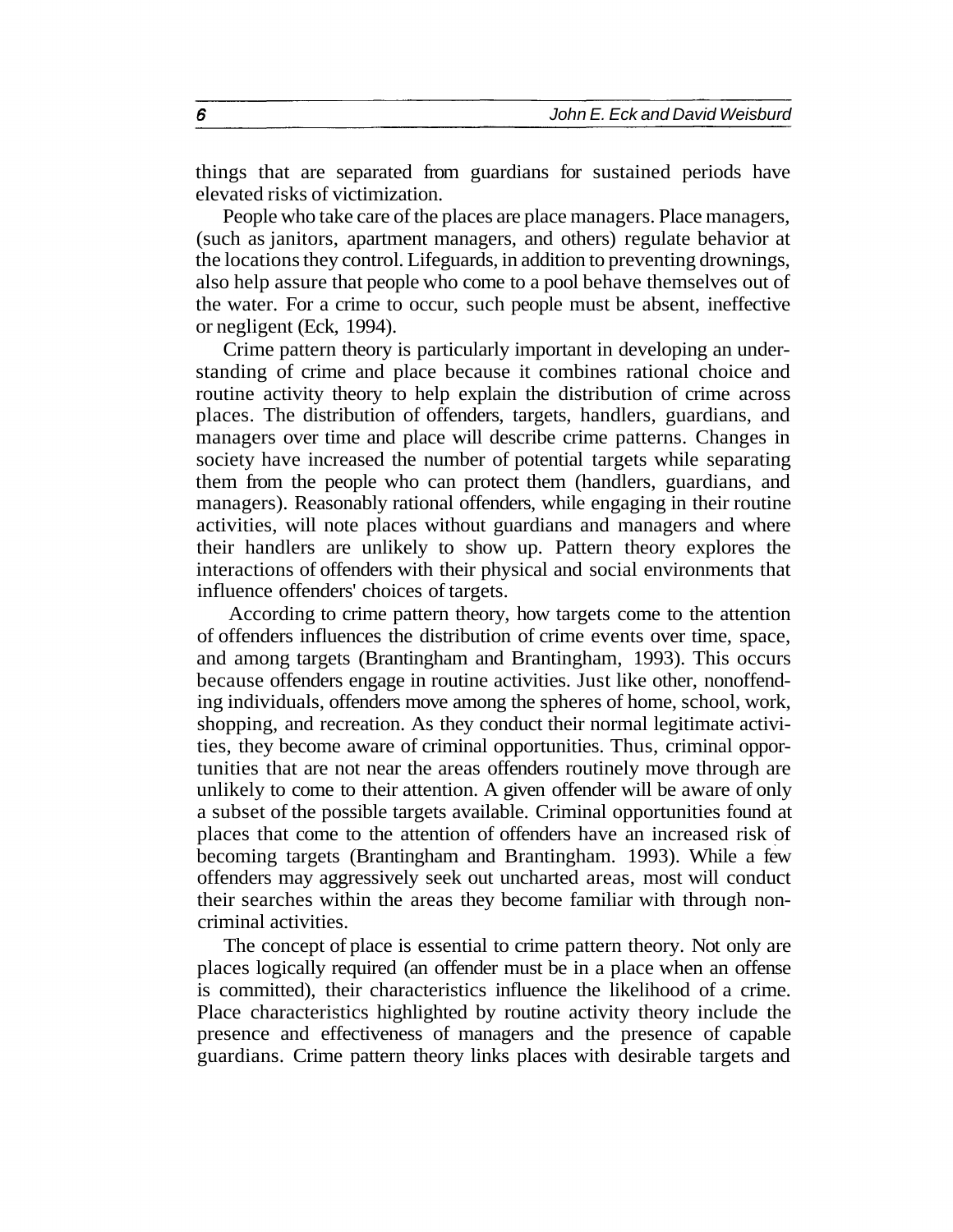the context within which they are found by focusing on how places come to the attention of potential offenders.

It is worth noting that although crime pattern theory and routine activity theory are mutually supportive in many respects, they can give rise to differing explanations of crime at specific locations. Given a set of high-crime locations, a crime pattern theorist would focus on how offenders discover and gain access to the place. A routine activity theorist would focus instead on the behaviors of the targets and the possible absence of controllers whose presence could have prevented the offenses from taking place—guardians, handlers, and place managers. In other words, for the crime pattern theorist, places are problematic because of their location and relationship to the environment. For the routine activity theorist, places are problematic because of the types of people present and absent from the location. Clearly, both explanations can be valid in different contexts and situations. It is possible that crime-specific explanations may show that for some events crime pattern theory is a particularly useful explanation, for other events routine activity theory offers greater insights, and for still a third group of events some combination of the two theories is needed.

#### **CRIME PLACE RESEARCH**

Recent perspectives in criminological theory provide a basis for constructing a theory of crime places. However, such a theory must be developed in reference to a growing literature about the relationship between crime and place. Below we summarize recent empirical evidence from five different types of research, each of which sheds light on the role of place in crime events (see Figure 1). Three of these use the place as a unit of analysis, making crime events problematic at the outset. In these studies researchers have tried to understand how the facilities associated with place influence crime, why crime clusters at places, and finally how the social and physical characteristics of places alter opportunities for crime. Two of the research categories focus on people but nonetheless lead to an understanding of the role of place in crime. In mobility and target studies, we gain insight into how offenders choose crime places and the social factors that inhibit their reach. All of the studies, except those examining target selection, use official crime and arrest records for data.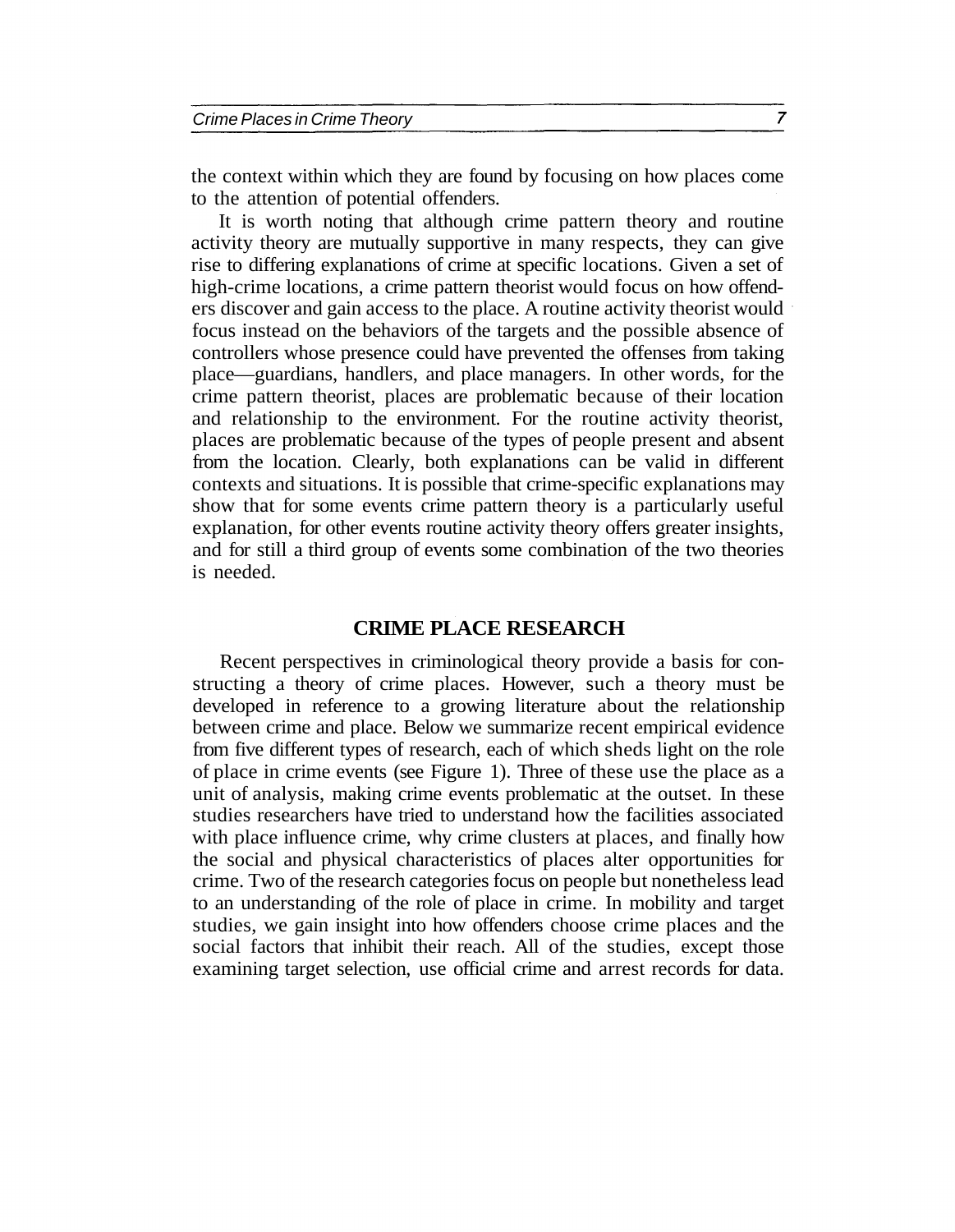Offender interviews and observations form the basis of offender decisionmaking research.

**Figure 1: Studies of Crime and Place** 



## **Facilities and Crime**

Facilities are special-purpose structures operated for specific functions. Examples of place facilities include high schools, taverns, convenience stores, churches, apartment buildings, and public housing projects. One way places matter is that different types of facilities increase or decrease crime in their immediate environment. As suggested by offender search theory, this could occur because it draws people, some of whom are offenders, to the area. Or, as routine activity theory suggests, this occurs because of the way the facility is managed, the desirability and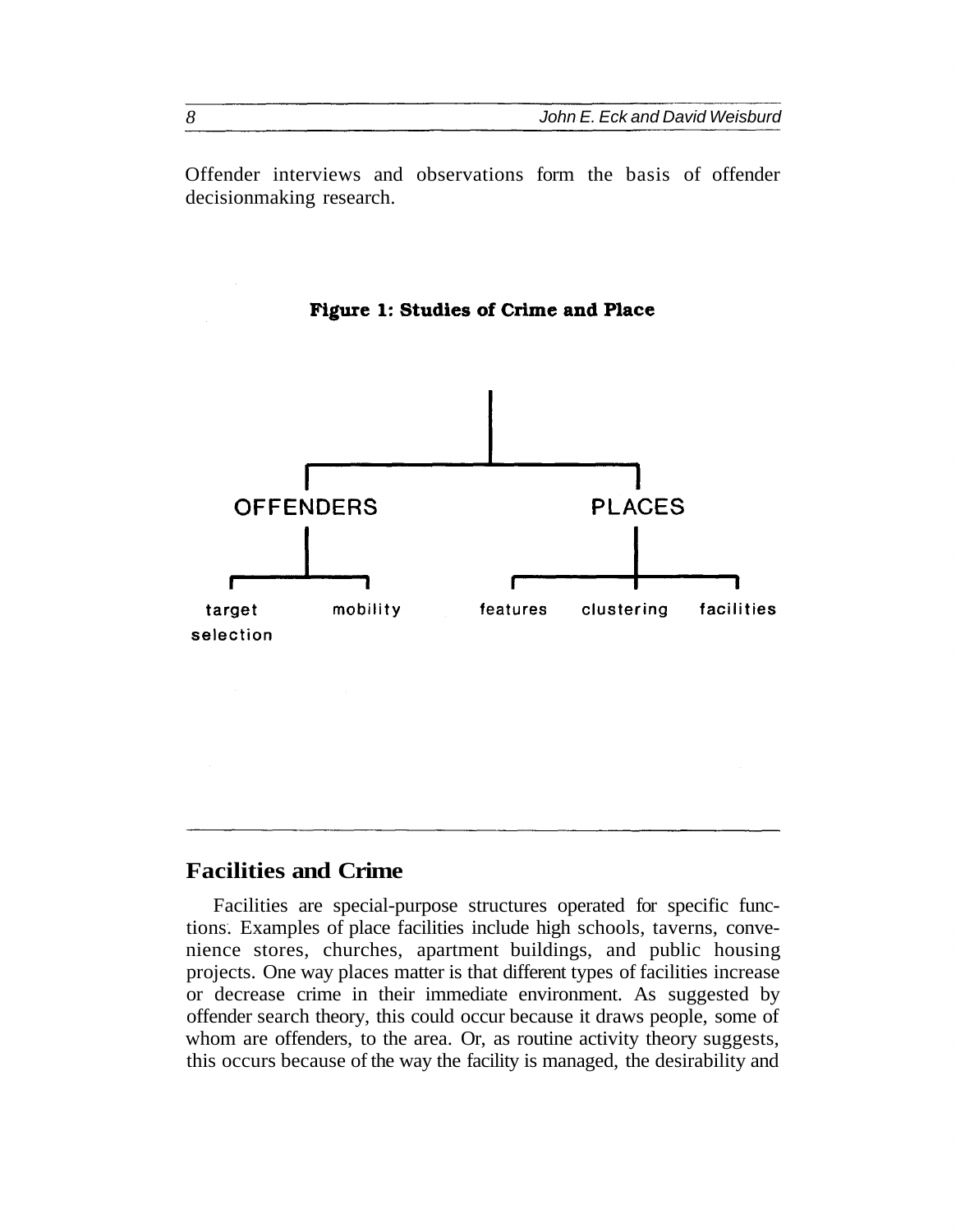accessibility of targets found in the facility, the likelihood of handlers being at the location, and the level of guardianship found at the site. Evidence supporting either theory can be found in studies of crime around facilities (see, for example, Roncek, 1981). Unfortunately, these studies cannot compare the relative evidence supporting the two explanations because the studies do not differentiate between offenses at the facility and those in the surrounding block.

Another problem with some of these studies is that they often do not differentiate between crime density (crimes per land area) and victimization risk (crimes per target) (Wikstrom, 1993). Thirty years ago Boggs (1965) pointed out that most calculations of crime rates are not estimates of crime risk because inappropriate measures of the crime opportunities (targets) are used for the denominator in the calculations. Burglary rates are normally calculated by dividing the number of burglary events by the population of the area being studied. The appropriate denominator for calculating risk is the number of buildings in the area. Burglaries may be concentrated in one area relative to another because there are more places to break into in the first area, or because they differ in some other factor (e.g., the first neighborhood may be populated by childless couples in which both partners work, whereas the second area is populated by retired couples who spend a great deal of time around their homes).

Measures of opportunities have been used in some of these studies, but they are often indirect measures of the number of targets at risk. Engstad (1975), for example, used the number of bar seats as an indirect measure of the opportunity for assaults in and around bars. If bar seats are used to capacity, or if the vacancy rate for these spots is constant across bars, then they may be reasonable approximations of the number of targets at risk. If, however, some bars have a greater proportion of their seating empty than other bars, and vacancy rates are related to crime (e.g., bars with many crimes scare off potential customers), the opportunity measures may introduce a confounding influence to the estimated relationship being examined.

Roncek and his colleagues have conducted a series of facilities studies in Cleveland and San Diego, and they follow a standard methodology. The number of facilities of interest are counted in each of the city's census blocks using phone directories or other locally available rosters. The crime count by census block is derived from police data, and census files provide demographic information for control variables. These studies have found that bars and high schools are associated with elevated crime counts in the blocks in which they are located, but have little impact beyond the immediate block (Roncek, 1981; Roncek and Bell, 1981: Roncek and Faggiani, 1985; Roncek and Lobosco, 1983; Roncek and Meier, 1991;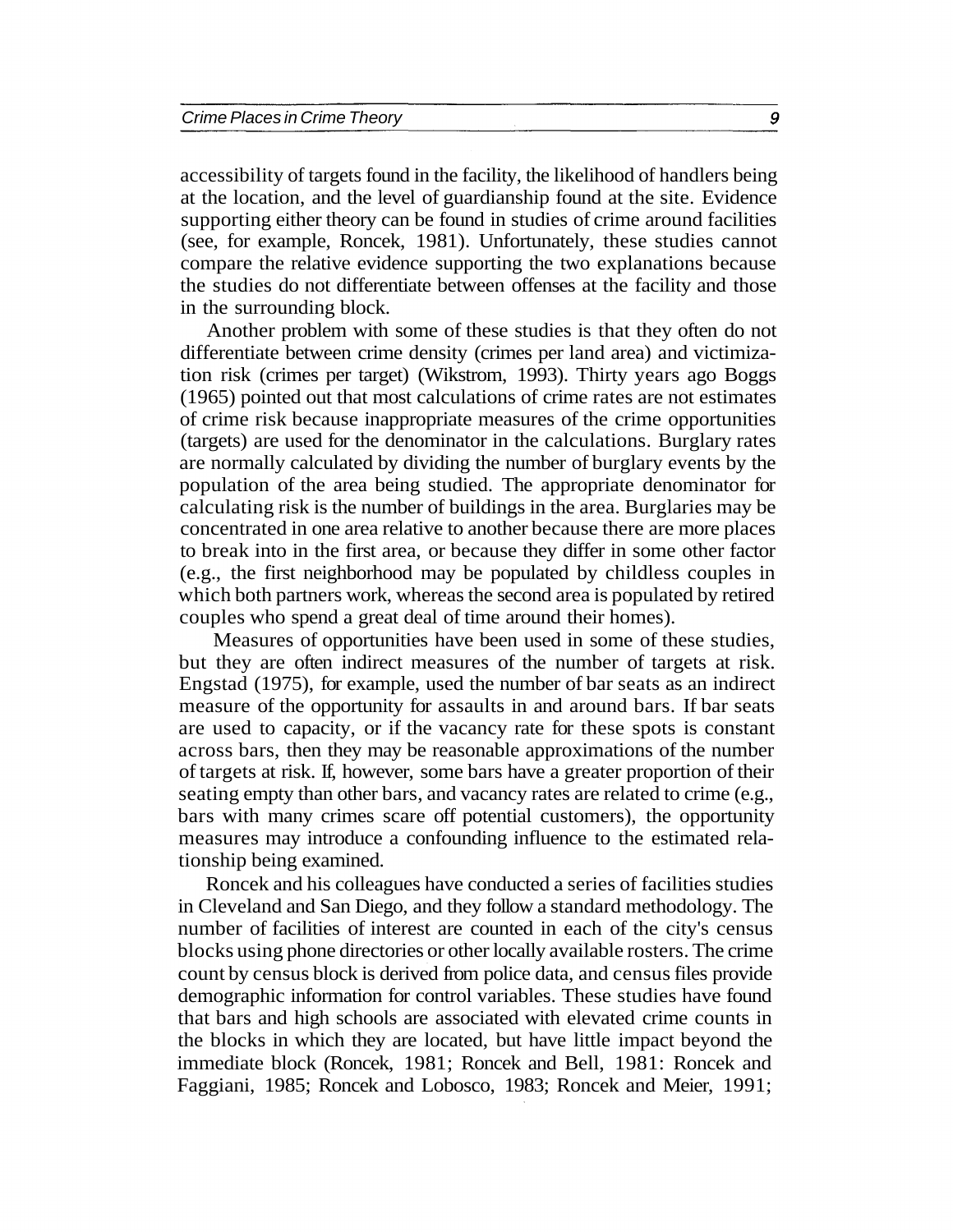Roncek and Pravatiner, 1989). The research has also found that public housing projects in Cleveland are associated with a small but significant increases in crime on their blocks (Roncek et al., 1981). Because compositional variables have been controlled for, the facility effects are assumed due to the place and not to the people who reside on the block.

A number of other studies report similar findings. Frisbie et. al. (1977) reported clustering of crimes within .15 of a mile around bars in Minneapolis. These counts were not standardized by controlling for the number of criminal opportunities available at different distances from the bars, so it is unclear whether this is due to an opportunity gradient around bars or whether bars enhance the criminal propensity of people who are attracted to bars.

Engstad (1975) compared the number of auto crimes and bar crimes (assault, disorderly conduct, and violations of the liquor act) in small areas with hotels to the same crime counts in adjacent areas without hotels. He standardized the crime counts by the number of residents living in the areas and found an association between the presence of hotels and higher rates of crime per thousand people. When Engstad (1975) compared hotel areas and standardized the crime counts by calculating opportunity-based rates for each crime (i.e., dividing auto crimes in each hotel area by the number of parking places in each area, and dividing the bar crimes in the area by the number of seats in bars), he found that one particular hotel area had higher auto and bar crime rates than the other hotel areas.

Engstad (1975) conducted the same types of analysis for shopping centers using auto crimes, thefts, and other property crimes and found that areas with shopping centers had higher rates of crime per thousand population than areas without shopping centers. When he compared the shopping center areas for these crimes standardized by opportunity-based measures (i.e., parking places for auto crime, retail space per 1,000 square feet for thefts, and acres of shopping center for mischief), Engstad (1975) again found variation among the shopping center areas. Because Engstad did not compare crime events in target areas to crime events in their surrounding areas controlling for opportunities, we cannot determine if the associations he found are due to different opportunities available or to the people who use the areas. Even when controls for opportunity were introduced, controls for other structural and compositional variables were not used. Consequently, we have no idea why such variation might exist.

Spelman (1992) examined the association between abandoned unsecured residential homes and crime on the blocks on which these homes were located. He found a positive association, though he did not control for the criminal opportunities on the blocks. He does provide evidence that the only significant difference between the blocks with abandoned homes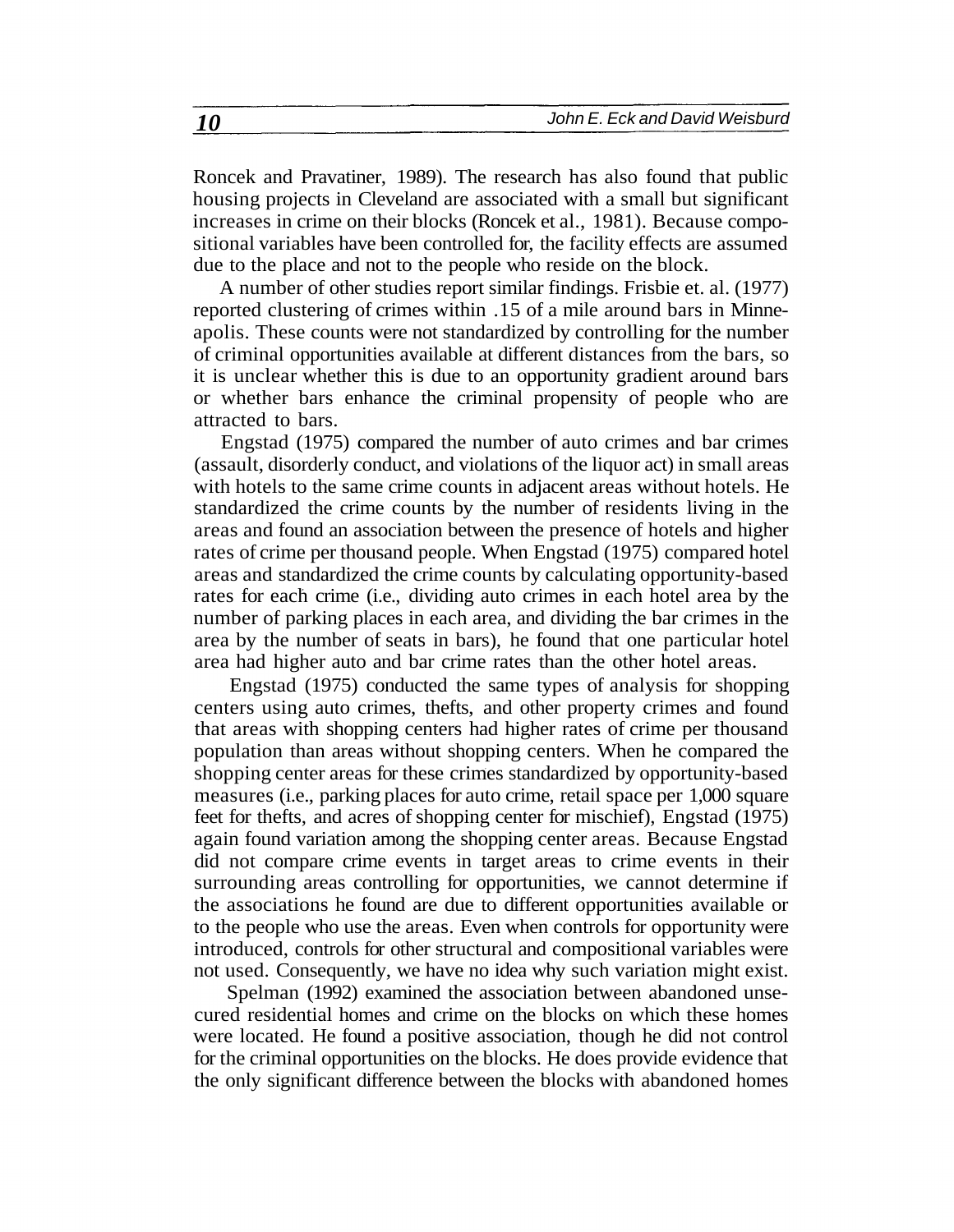and those without such homes was that the former had more owner-occupied buildings.

Brantingham and Brantingham (1982) studied the association between commercial burglaries per store on blocks and the presence of five types of "commercial landmarks": fast food restaurants, traditional restaurants, supermarkets, department stores, and pubs. Though supermarket and department store blocks had commercial burglary rates comparable to blocks without these landmarks, the other three landmarks had commercial burglary rates 2 to 2.5 times higher than the nonlandmark average (Brantingham and Brantingham, 1982).

Rengert and Wasilchick (1990) provide evidence from interviews with burglars that drug dealing locations might draw predatory offenders to an area to purchase drugs. These offenders then may commit predatory crimes in the area surrounding the drug places. Providing partial support for the view that places attract offenders for one purpose who then participate in other crimes, Weisburd et al. (1994) found an overrepresentation of crime calls for a series of crime categories in places that were identified primarily as drug markets. $^2$  These studies suggest three possible hypotheses: there is something about the place that fosters deviance in the block; the facilities draw people into the block; or both. Unfortunately, these studies cannot test these hypotheses separately.

Several studies suggest that the more access people have to an area or place, the more crime in the area or place. Friedman et al. (1989) examined the effects of casino gambling in Atlantic City on crime in the small towns along the main routes to this resort. They found that crime counts increased in these towns relative to towns not located on routes to Atlantic City, controlling for town population, unemployment, value of commercial and residential real estate per square mile, and population density. If we could assume that the small towns on the route did not change in social composition or structure at the same time casino gambling was introduced, the increase in crime would be most plausibly explained by the increases in outsiders passing through the towns. Unfortunately, the authors provide no evidence that the social composition and structure were not changed by the growth of Atlantic City.

Duffala (1976) and Nasar (1981) examined stores with varying crime counts (convenience store robberies and commercial burglaries, respectively) and found that those with the most crime were located on major thoroughfares. Comparisons of high- and low-crime neighborhoods (Greenberg and Rohe, 1984; White, 1990) and street segments (Frisbie et. al., 1977) show that area accessibility is associated with higher crime rates. The more people who pass a place, the greater the chances that the place will be the scene of a crime. This conclusion is consistent with the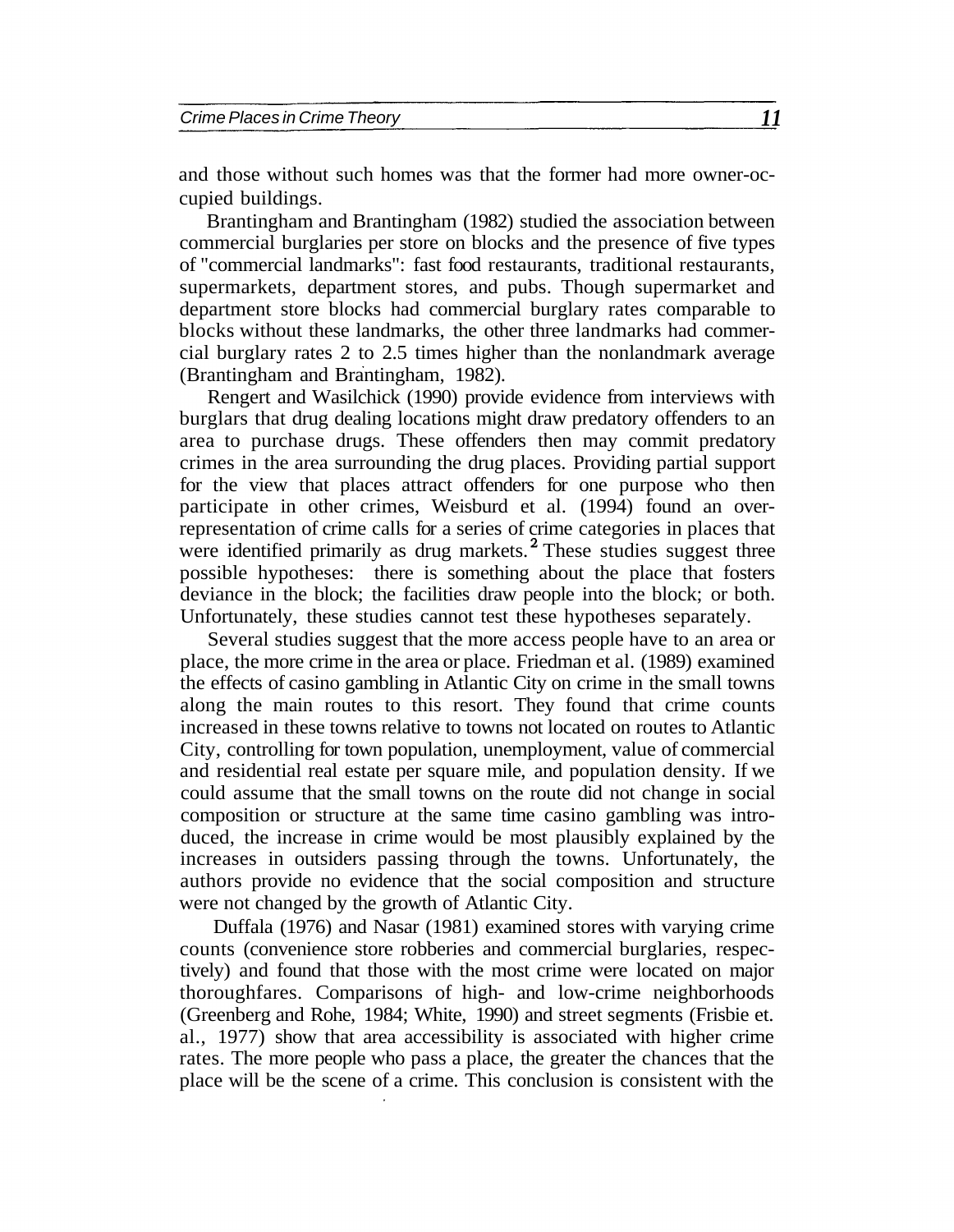hypothesis that places that attract large numbers of people will suffer more victimizations (these studies do not rule out the alternative hypothesis, however). This suggests that facilities attract people into the block, some of whom are motivated to commit crimes (Brantingham and Brantingham, 1981).

Though facilities may attract offenders onto a block, the variation in crime among blocks with the same facilities suggests that there may be important differences in the social structure of the places that account for differences in crime counts, even when controlling for crime opportunities (see Engstad, 1975). Further, all of the studies to date have been of facilities that may have low guardianship (because they attract large numbers of people with little in common) and/or low levels of place management (because of inadequate staffing or training). A study of the effects of facilities with high guardianship and place management (e.g., churches) on block crime would be revealing in this respect.

### **Clustering**

Crime events are not uniformly distributed, a fact known for over a century. At every level of aggregation, some geographic areas have less crime than others (Brantingham and Brantingham, 1982). At the place level, clustering—repeat events at the same place— has been established by Pierce et al. (1986) for Boston and by Sherman et al. (1989; see also Weisburd et al., 1992) for Minneapolis. Such clustering has also been established for specific crimes (e.g., see Weisburd and Green, 1994 for drug offenses), and a number of successful crime prevention efforts have recently taken the approach of targeting small discrete areas defined as crime "hot spots" (e.g., see Sherman and Weisburd, 1995; Weisburd and Green, 1995: Koper, 1995).

Forrester et al. (1988) show how a successful crime prevention campaign can be built on knowledge of repeat breakins to the same residences. Repeat breakins to the same residences were also found in Saskatoon, Saskatchewan, Canada (Polvi et. al., 1990). Places with repeat offenses may have persistently low guardianship of attractive targets (as well as ineffective place managers). Offenders may select such places either as part of a determined search or as a chance encounter while engaged in non-criminal activities (Brantingham and Brantingham, 1981). If places and crimes are very similar, then solutions may be relatively easy to craft. Faced with a heterogeneous set of hot spots, effective solutions may be more difficult to find (Buerger, 1992; Sherman, 1992a).

We have no studies that have systematically examined the social structure and crime levels of a large sample of places to determine the link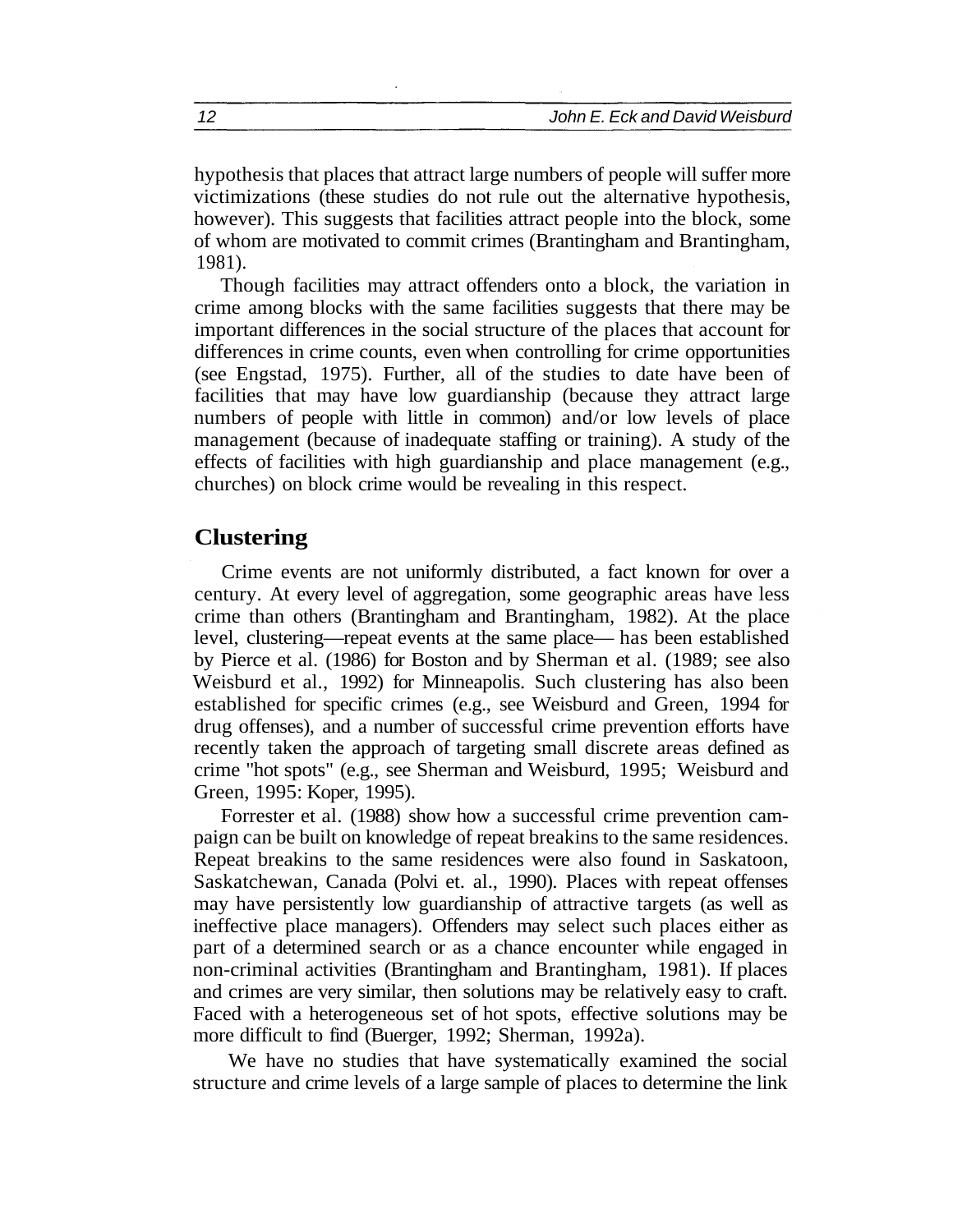between crime and the social structure of places. We only have ethnographic case studies of social relations at a single place (Liebow, 1967; Anderson, 1978; Anderson, 1990) or at a set of places in the same neighborhood (Suttles, 1968). Therefore, we have limited knowledge of whether the social structure of places influences the offender's decision to go there, or whether the social structure influences behavior once the offender is at the place. We can, however, gain additional understanding of these issues by examining the influence of site-level features on crime occurrence at places.

#### **Site Features**

Studies of crime clusters show offenses occurring at places but provide scant information as to why some places are more criminogenic than others. Are these places the hangouts of deviants? Is there a failure of social control at these places? Or are there features present at these locations that attract offenders from the surrounding areas? Some insight as to possible answers can be gained by examining studies of place features and crime.

The strategy of defensible space entails organizing the physical environment to enhance peoples' sense of territoriality, make it possible for them to observe their environment, and communicate to would-be offenders that they are being watched (Newman, 1972). Newman (1972) purported to find that public housing projects with defensible space features had less crime than projects that did not have these features.

Critics have attacked Newman's research and theory. Mawby (1977) suggested that Newman misrepresented his findings, purposely selecting the two principal study sites to bolster his premise and failing to describe the characteristics of the resident populations and offender rates of the two sites. Merry (1981) found that people do not automatically scrutinize their environment even when the physical arrangements make surveillance feasible, and that offenders know this. She criticized defensible space theory for neglecting the social dimensions of crime prevention. Mayhew (1981) concluded that consistent surveillance is unlikely except by employees of organizations who control places; a number of studies sponsored by the U.K. Home Office support this assertion (Poyner, 1988a; Poyner, 1988b; Webb and Laycock, 1992). Other reviews of research on defensible space consistently reported that the theory is vague and omits critical mediating variables (Mawby, 1977; Mayhew, 1979; Taylor et al., 1984).

Research on convenience stores also supports Mayhew's (1981) hypothesis that employees can prevent crimes through improved surveil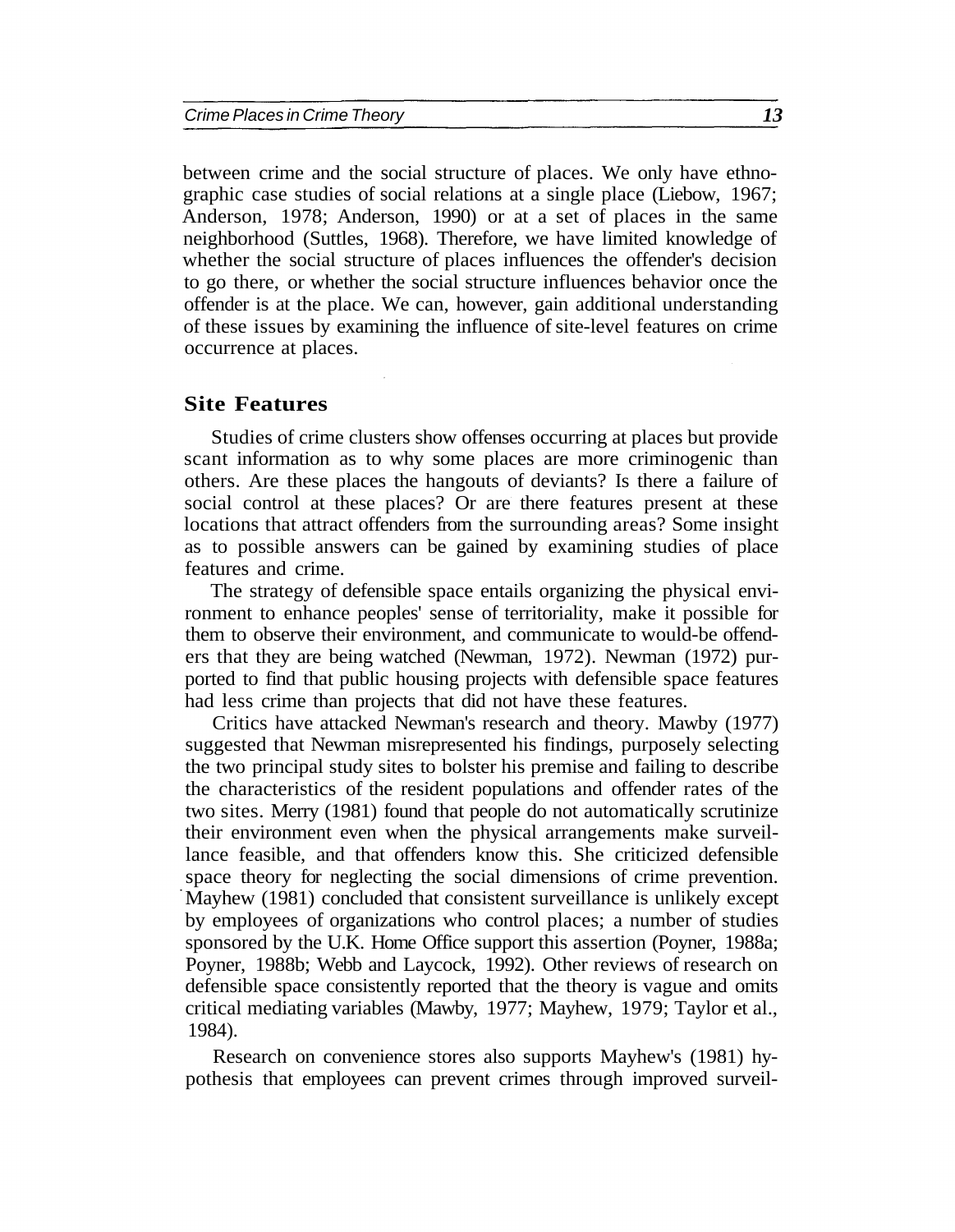lance. Reviews of studies comparing stores with few and many robberies point to such physical features as unobstructed windows, placement of the cash register so that the entrance can be monitored, and lighted parking areas fully visible from inside the store (Hunter and Jeffrey, 1992; LaVigne, 1991).

It is unclear whether the number of employees conducting surveillance makes a difference. Evaluating the impact of a Gainesville, FL city ordinance that required two clerks to be present in the evening, Clifton (1987) contends that robberies were reduced. This contention has been challenged by Wilson (1990) and by Sherman (1992b), both of whom claim that Clifton failed to rule out several important rival hypotheses. Nevertheless, Hunter and Jeffrey (1992) contend that this crime prevention measure had the strongest empirical support of all measures tested. LaVigne (1991), however, could find no such evidence in her study of Austin, TX convenience store crime.

Finally, from studies of the deterrent effects of guards, we find additional evidence that offenders avoid places with people trained to watch their environment and to intervene if criminal behavior is suspected. Hannan (1982) used multivariate crosssectional analysis to investigate the deterrent value of bank guards in Philadelphia. He found that the presence of guards was associated with fewer robberies, even when the volume of banking business and the demographics of the surrounding areas were held constant. Landes (1978) demonstrated that the decline in aircraft hijacking in the U.S. was due principally to the installation of metal detectors in airports and secondarily to increased use of armed air marshals on flights. Additional police security in New York City's subway system apparently reduced robberies there for a time, even when problems with police falsification of crime statistics were accounted for (Chaiken et al.. 1974, 1978). Book theft from libraries was deterred through the introduction of electronic security systems (Scherdin, 1992), while placing attendants in some parking facilities (Laycock and Austin, 1992) or installing closed circuit television (Poyner, 1988a) reduced auto thefts. In summary, offenders avoid targets with evidence of high guardianship.

But note that effective guardianship is linked to place management. In each of the studies just cited, the additional security was put in place by the owner or manager of the place, not by the users of the place.

Site features are not only useful for enhancing surveillance, they can also control access to places. Studies in the security literature highlight the effectiveness of physical barriers that prevent access to targets. Grandjean (1990) reported that Swiss banks with security screens have fewer robberies than those without such barriers. The installation of security screens in British post offices resulted in fewer robberies of these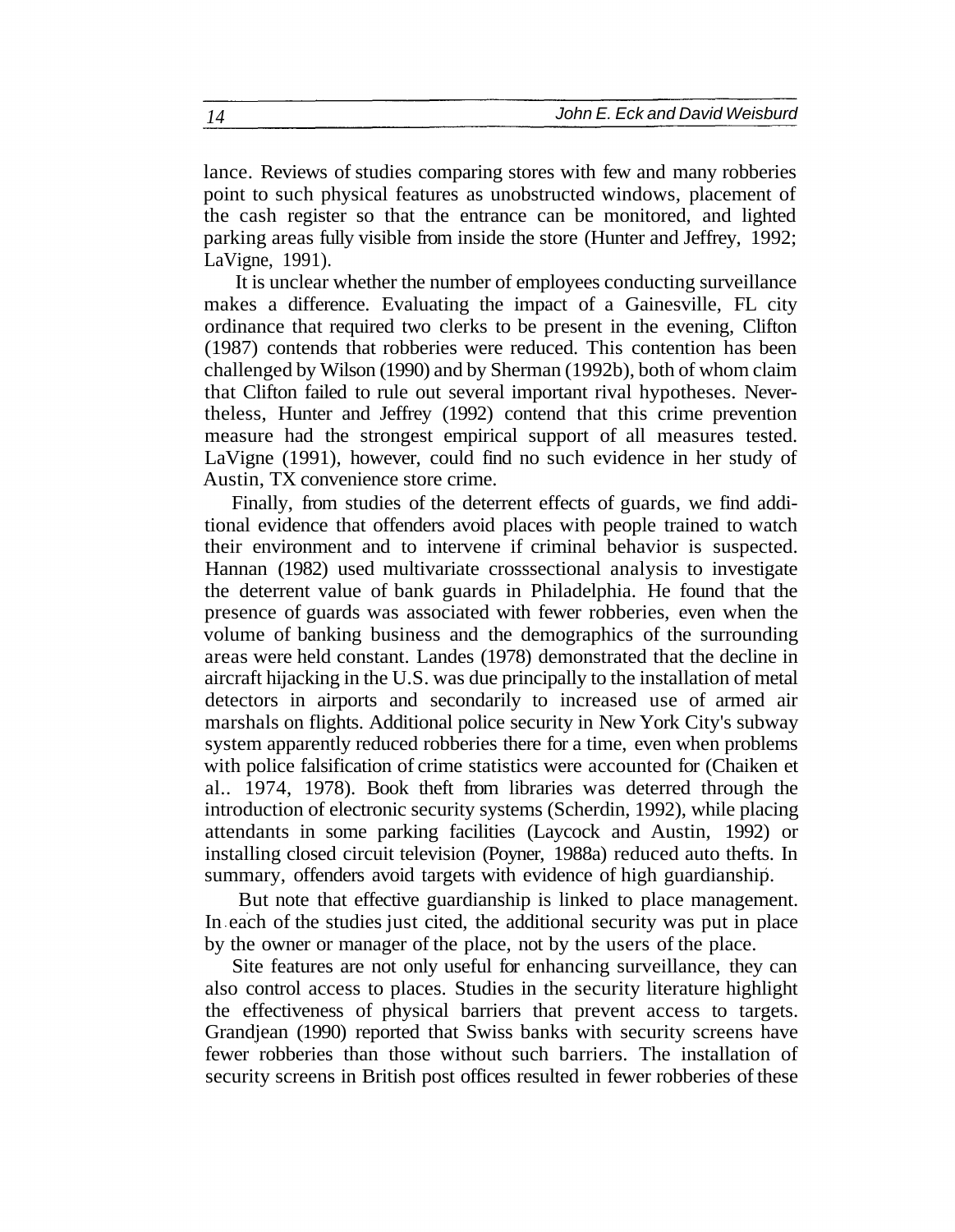places (Ekblom, 1987). The value of access control features for controlling crime depends on the crime. Eck (1994) found evidence that crack and powder cocaine dealers may prefer apartment buildings with physical features that control access. Thus the features that may prevent burglary may attract drug dealing.

A third way in which site features may influence offender decisions about places involves making the targets at the place less desirable or hard to attack. Protecting targets at places can be accomplished by such tactics as securing targets, removing targets from places, or making them appear to be less attractive. Property marking can sometimes reduce burglaries by reducing the value of the stolen goods (Laycock, 1985). Exact fares on buses were found to reduce robberies by securing the target to the floor of the bus (Chaiken, Lawless et al., 1974). Cash control methods {introducing timelock cash boxes, setting cash limits on draws at each teller, installing safes with adjustable time locks) have been reported to reduce robberies in betting shops (Clarke and McGrath, 1990). The removal of pre-payment gas meters from residences in a housing complex in Britain was partially responsible for reducing burglaries there (Forrester et. al., 1990).

Finally, how places are managed may have an effect on the risks of crime at a location. The ways in which bartenders and bouncers regulate drinking, for example, seems to have an effect on violence in drinking establishments (Homel and Clark, 1995). Offenders may select sites for criminal activity based on the level of control owners (or their hired surrogates) exercise over behavior at the location. Evidence for offender site selection based on place management can be gleaned from systematic comparison of crime and noncrime places. By examining the characteristics of drug dealing places and nondrug dealing places in the same area of San Diego, Eck (1994) found that crack and powder cocaine dealers seem to prefer small apartment buildings. Smaller apartment buildings appear to be owned by people who are not professional landlords and who do not have great financial assets. The majority of the apartment buildings that contain drug dealing are encumbered with debt, have lost value, and are either just breaking even or losing money for the owner. Thus, place management may be weaker at these locations; the landlords either do not know how to control the behavior of their residents or they cannot afford to do much about drug dealing. Drug dealers may select places with weak management, either because they are kept out of strong management places or they prefer weak management places, or both (see Eck in this volume).

In summary, there are a variety of physical and social features of places that enhance their attractiveness to offenders. These features include an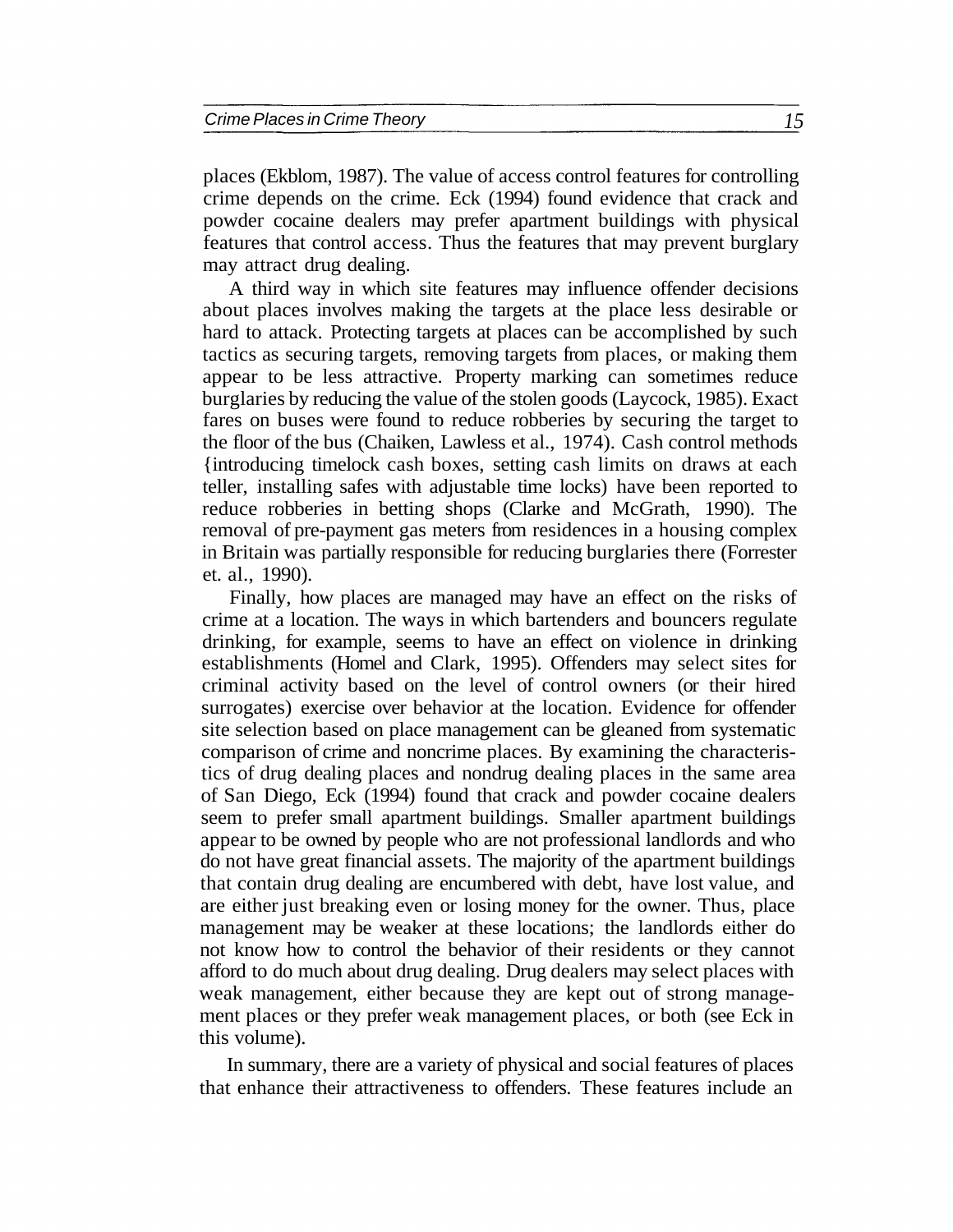obvious lack of guardianship, easy access to the site, and the presence of readily attainable valuables. Sites without these features have been shown to have fewer crimes committed than similar sites with them. Additionally, evaluations of crime prevention programs demonstrate that removal of these attractive features reduces crime. Finally, how places are managed may influence the crime at sites. These studies demonstrate that offenders make choices about places based on site-level social and physical features.

#### **Offender Mobility**

The fact that criminals are mobile reinforces the importance of places for criminologists. Since offenders move about and crimes occur in a variety of settings, place and movement matter. Studies of offender mobility are based on official arrest and incident data from police and prosecutors' files. Reliance on crimes resulting in an arrest creates a potential source of bias in the results of these studies, given the low clearance rates of the crimes studied. Mobility studies may underestimate the distances offenders travel, if people who offend near their homes are more likely to be caught than people who commit their crimes further away.

Two aspects of mobility—distance and direction—have been examined in this literature. Distance and direction have been measured in a variety of ways, but for the most part they are calculated by connecting the address of a crime to the address of the offender's home. Distances traveled by offenders from homes to crime sites usually appear to be short, with the number of offenses declining rapidly as one moves further from the offender's home (Capone and Nichols, 1976; Phillips, 1980; Rhodes and Conley, 1981). At the same time, Brantingham and Brantingham (1981) hypothesize that offenders may avoid targets immediately adjacent to their homes to avoid being recognized.

Mobility may also be constrained between crime sites. Weisburd and Green (1994) argue that drug markets within close proximity to each other have clear and defined boundaries, often circumscribed by the nature of drug activities found in a specific place. Examining offenders who were arrested more than once for narcotics sales in Jersey City, they found it was very unlikely for an offender to be arrested in drug markets adjacent to each other. Indeed, suggesting a high degree of territoriality among offenders, it was more likely for a repeat arrestee to be arrested in a different district in the city than in a drug market a block or two away.

Evidence suggests that there may also be substantial variation by age, race, sex and crime type in offender mobility. Young offenders appear not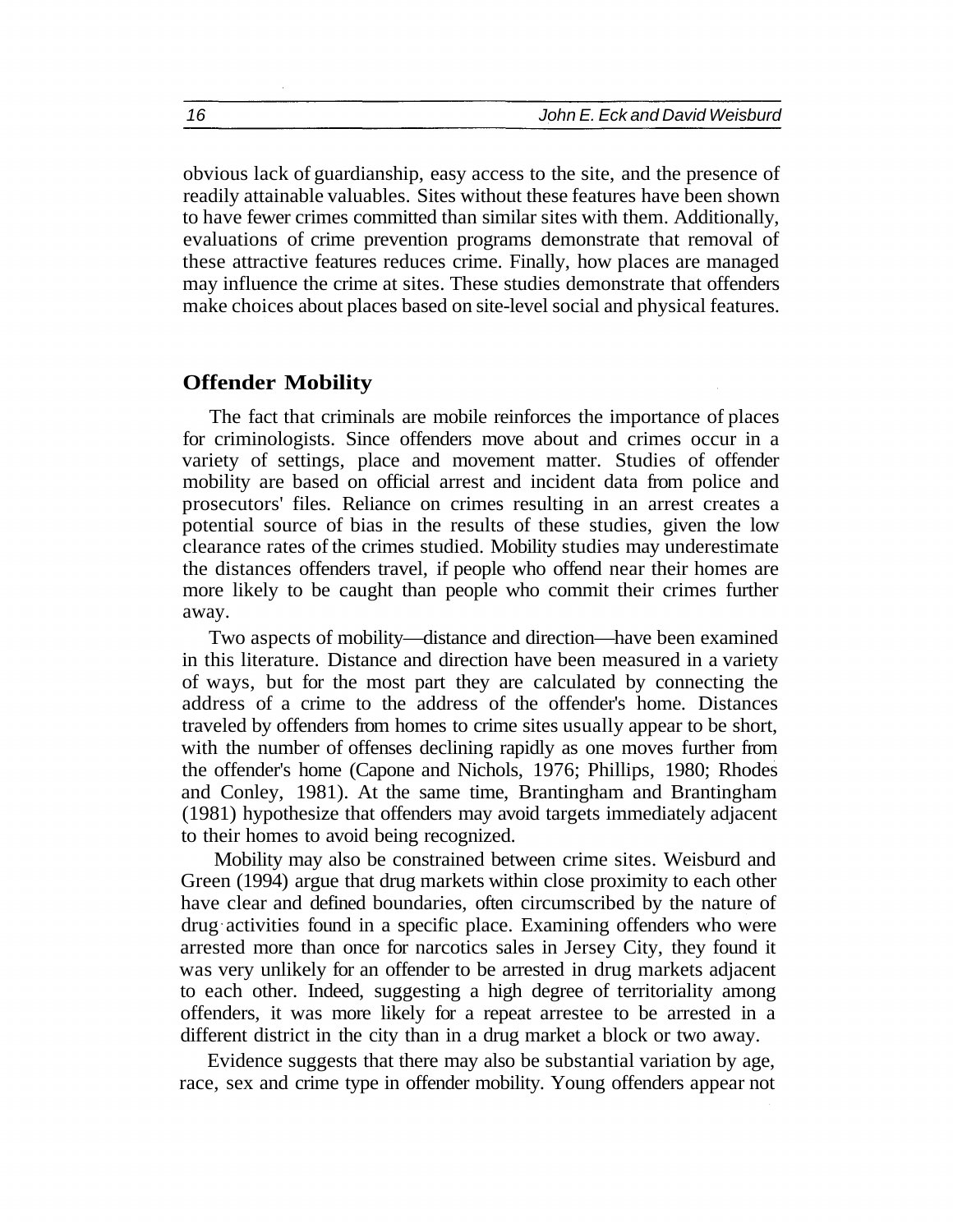to travel as far from home as older offenders (Phillips, 1980; Nichols, 1980). African-American offenders may not travel as far to commit crimes as whites (Phillips, 1980; Nichols, 1980). Women may travel further than men to commit crimes (Phillips, 1980), but may not travel as far from home to engage in robberies (Nichols, 1980). Expressive crimes—e.g., rapes and assaults—are usually committed closer to home than instrumental crimes—burglary and robbery—(Phillips, 1980; Rhodes and Conley, 1981). For robberies, offenders attacking commercial targets seem to travel further than offenders attacking individuals (Capone and Nichols, 1976). Drug dealers may have the shortest travel distances of offenders studied, since a large proportion are arrested at their home address (Eck, 1992).

Offender mobility studies investigating direction consistently demonstrate that offenders move from residential areas with fewer targets to areas with more targets (Boggs, 1965; Phillips, 1980; Costanzo et al., 1986). If the residential areas of offenders are target-rich, then travel distances are shorter than when the offenders' residential areas are target-poor (Rhodes and Conley, 1981). Property offenders avoid targets close to home where they might be recognized (Suttles, 1968). Rand (1986) compared offense place addresses to offender and victim home addresses and found that the most common pattern was that of each address located in a different census tract. Further, as the distribution of targets in a metropolitan area changes over time, offenders' direction and travel distance follow the targets (Lenz, 1986).

Though the search area of offenders may be limited, it does not seem to be random. Offenders appear to search for targets, though age, race and possibly gender may affect search strategy. Carter and Hill (1976) suggest that black and white offenders have different cognitive maps (i.e., mental images of their environments), and these may influence target search patterns.

The preceding studies have often been interpreted as evidence of rational and deliberative target-searching behavior, and the influence of personal characteristics and the distribution of crime targets on this behavior. These studies, however, are consistent with two different targetsearch hypotheses: that offenders actively seek out attractive targets with low guardianship, and that they chance upon such opportunities while engaged in routine non-criminal activities. For example, Rhodes and Conley (1981) puzzle over an anomalous finding: that offenders seem to skip over areas of small businesses close to their home neighborhoods but prey on small businesses further away. Presumably, if offenders were aggressively seeking targets, then closer opportunities would be victimized more frequently than those further away. However, if offenders are finding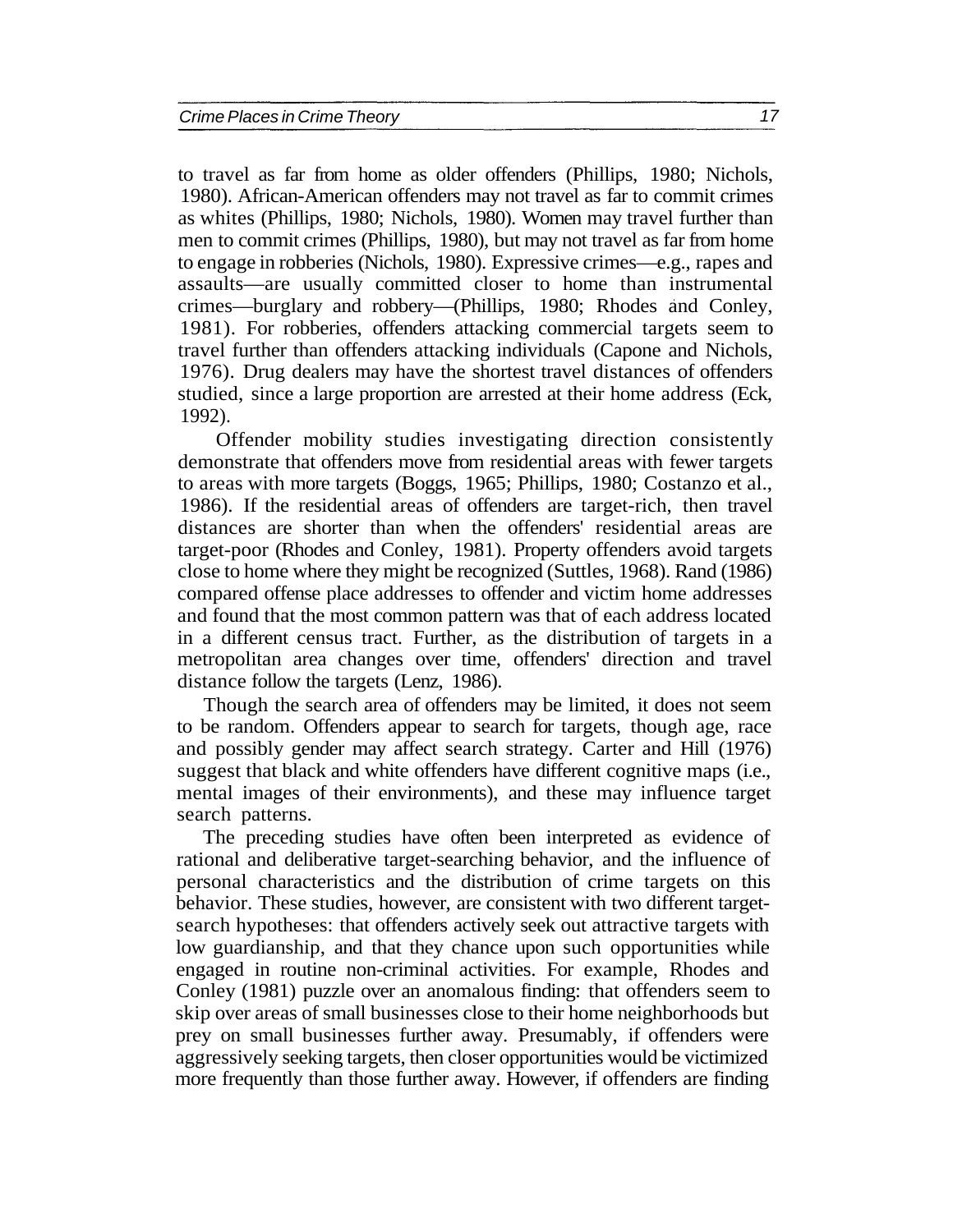opportunities while going to and from work, school, stores, recreation facilities and other sites for common activities, and these places are located at some distance from offenders' places of residence, then this skip pattern may be more explicable.

Offenders' cognitive maps may not include much information about areas they pass through, but may be rich in detail about places where they go for legitimate purposes (Brantingham and Brantingham, 1981). An example of this can be found in a study of crime in Stockholm. Wikstrom (1995) describes how youths living outside the center city use public transportation to go to the center city for entertainment and shopping. The concentration of legitimate activities that are attractive to youths also creates an environment rich in targets. As a consequence, center-city Stockholm has more crimes per land area than other parts of the city (Wikstrom, 1995).

#### **Offender Target Selection**

Offenders themselves should be able to describe their decision- making processes, and a number of studies have examined crime site selection from their point of view. Most of these studies involve interviewing either a sample of subjects in custody or several offenders freely plying their craft. Most of the studies are of persistent adult offenders, so the conclusions one draws from them are unlikely to match the conclusions one would draw from a representative sample of offenders. Further compromising the conclusions we can draw from this approach is the fact that offenders do not always provide accurate accounts of their own decision making (Carroll and Weaver, 1986; Cromwell et al., 1991).

These studies consistently conclude that offenders are rational, even though their rationality is bounded (Rengert and Wasilchick, 1990; Feeney, 1986; Kube, 1988; Maguire, 1988; Biron and Ladouceur, 1991; Cromwell et al., 1991). Burglars report looking for cues that suggest a place is likely to yield acceptable gains with manageable risks, though among burglars there is variation in the salience of specific cues {Rengert and Wasilchick, 1990; Cromwell eL al., 1991). Planning is limited, and the more experienced the offender, the less planning that takes place (Feeney, 1986; Cromwell et al., 1991). Offenders find targets by chancing upon them during routine, non-criminal activities, and through intentional searches (Rengert and Wasilchick, 1990; Cromwell et al., 1991).

Thus, interviews of offenders confirm many of the studies that rely on official data: offenders make choices about places based on cues at the sites; and their discovery of places is in large part reliant on routine activities that are unrelated to crimes. This suggests that places with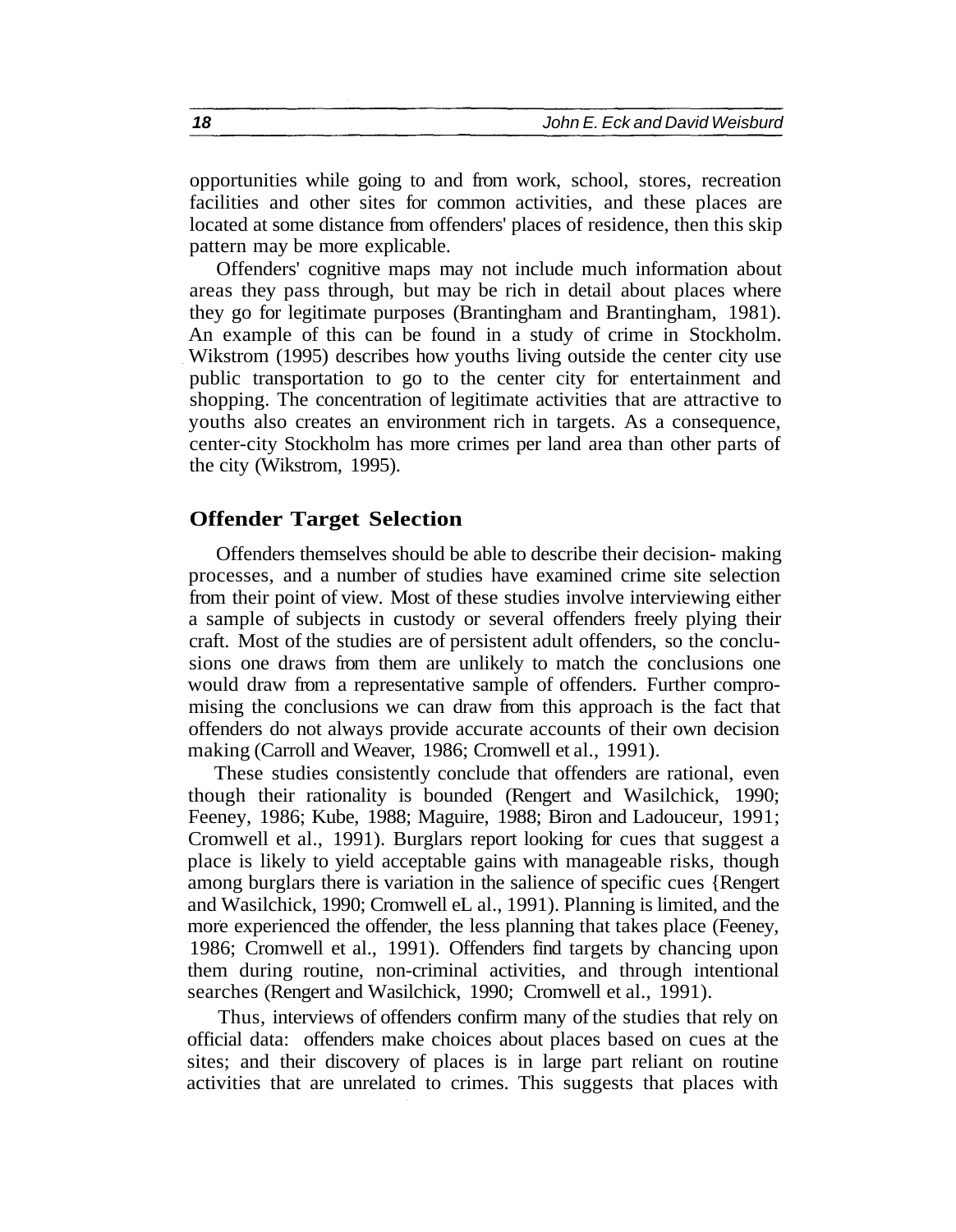disproportionately high predatory crime levels are likely to be easily accessible (i.e., on major thoroughfares), have things of value that can be taken, and emit cues that risks are low for committing crimes.

#### **DISPLACEMENT OF CRIME AND DIFFUSION OF BENEFITS**

As our review suggests, the basic principles of rational choice and routine activities apply fairly consistently across a series of crime place studies. Nonetheless, the application of these principals to crime prevention has often been hindered by the threat of spatial displacement (see Reppetto, 1976). If it is the case that crime events can easily shift from one place to another, then the collective benefits of crime prevention at places as we have defined them become doubtful. While Sherman and Weisburd (1995) argue that it is theoretically important to show that crime can be discouraged at hot spots irrespective of the phenomenon of displacement, it is surely difficult to encourage crime prevention efforts if such displacement is complete.

One difficulty in defining the extent of displacement in place studies is that displacement is often a secondary issue for investigators. It only becomes important once the primary impacts of a treatment have been established, and it seldom receives the kind of methodological concern or focus that is accorded to the intended effects of treatment (see Weisburd and Green chapter in this volume.) Moreover, there are a myriad of forms that displacement can take. Thus, a finding of little displacement in regard to the movement of offenders to areas near a crime place after the introduction of crime prevention initiatives does not mean that such displacement has not occurred in other areas of a city, or indeed in regard to other types of offending behavior. If displacement is spread broadly enough, it could easily become indistinguishable from normal changes in crime patterns (Pease, 1993).

Several authors have argued that the presumed threat of displacement resulting from focused crime prevention efforts develops from the "dispositional" bias of traditional criminological theory (Barr and Pease, 1990; Clarke and Weisburd, 1994; Eck, 1993; Barnes, in this volume). According to this argument, the use of rational choice and routine activities as a basis for the prediction of displacement effects would result in a low rate of displacement. These authors contend that "the volume of crime is dependent as much on the numbers of suitable targets and capable guardians as of likely offenders. Thus, if targets decline and guardianship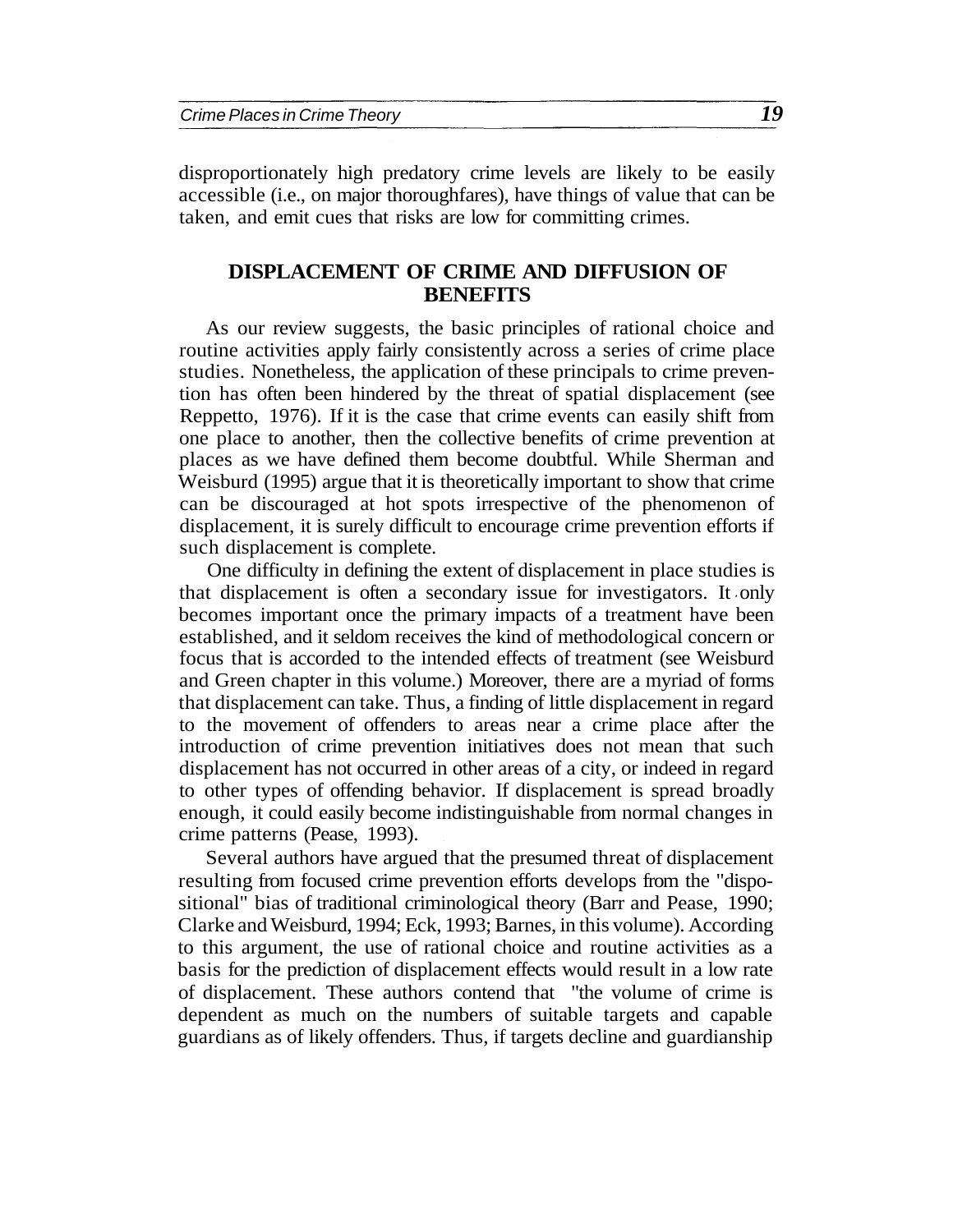increases, reductions in crime would be expected to follow without any threat of displacement" (Clarke and Weisburd, 1994:167).

There is a growing body of evidence that suggests that displacement is seldom total and often inconsequential or absent (Gabor, 1990; Barr and Pease, 1990; Clarke, 1992; Eck, 1993; Hesseling, 1995). Though it is impossible to completely reject displacement, the absence of consistent findings of large displacement effects implies that traditional dispositional theories may be invalid. Proponents of dispositional theories can justifiably claim that most studies did not look for displacement, and when they did their methods may have been to weak to find it (Eck, 1993). Nevertheless, the preponderance of evidence—both weak and strong—presents difficulties for many standard theories of criminality.

A number of recent studies suggest that scholars and crime prevention experts may have to take into account a phenomenon that is the complete opposite of displacement in assessing place-based crime prevention efforts. In this sense, not only is the threat of displacement likely to be less than ordinarily assumed, but the crime prevention benefits of interventions may be greater than anticipated. Whether termed a "multiplier effect" (Chaiken et al., 1974), a "halo" effect (Scherdin, 1992), a "free rider" effect (Miethe, 1991), or a "free bonus" effect, there is growing evidence that crime prevention efforts may actually diffuse their benefits beyond the targets that were initially the focus of intervention. Clarke and Weisburd (1994) coin the term "diffusion of benefits" for this phenomenon, which they describe in part as the "spread of the beneficial influences of intervention beyond the places which are directly targeted" (p. 169). While spatial diffusion effects have only recently become a concern in placebased studies, initial evidence points to the salience of this concept for crime prevention programs that focus on place. For example. Green (1995) finds improvement not only in the "nuisance" addresses that were targeted by the Oakland Beat Health Unit, but also in the surrounding housing units. This improvement was found both in observations of the physical characteristics of the property and in measures of official contacts with police (see Green, in this volume). Weisburd and Green (1995) also find evidence of diffusion in the Jersey City Drug Market Analysis Experiment. In this case, calls for service for drug-related offenses in the experimental areas decline in relation to control locations, not only in the hot spots targeted but also in the two-block buffer zones surrounding them.

#### **STAKING OUT NEW GROUND**

Crime places are beginning to emerge as a central concern among both criminologists and laypeople. While the larger worlds of community and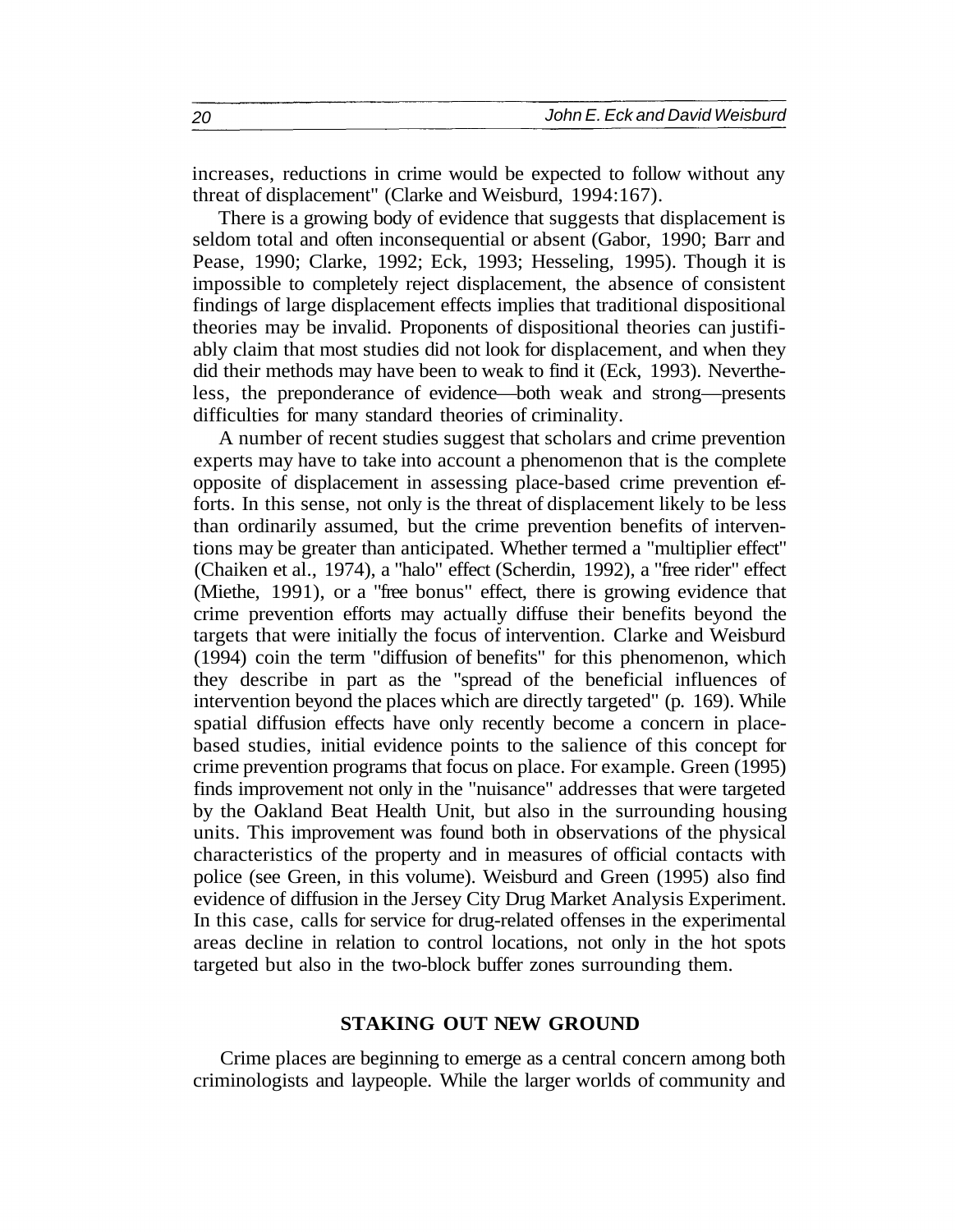neighborhood have been the primary focus of crime prevention theory and research in the past, there is a growing recognition of the importance of shifting that focus to the small worlds in which the attributes of place and its routine activities combine to develop crime events. In this volume we seek to advance knowledge about crime places in terms of theory, empirical study, practical application and research method. The contributions that are included provide insight not only into how crime and place interact, but also as to how such knowledge may be translated into concrete crime prevention efforts.

The first section provides four papers that focus on theoretical problems. In the first, Lawrence W. Sherman presents a broad outline of how the study of crime at places can be developed and how it might influence public policy. He begins by noting that such study demands a reorientation relative to the units of analysis used in research and theory. From the individuals and communities that have preoccupied criminological study we must move to more defined and discrete units of place. But in taking such an approach, Sherman suggests that we should not abandon the insights of traditional criminological approaches. Drawing from the notion of criminal careers, he illustrates the salience of concepts such as onset, specialization and desistance for understanding the development of crime at places.

Marcus Felson examines the motivation to intervene and prevent crimes of people at places. He focuses on the responsibility felt by three crime controllers: capable guardians (Cohen and Felson, 1979); intimate handlers (Felson, 1986); and effective managers (Eck, 1994). The effectiveness of each of these discouragers of crime is very much dependent on the extent of responsibility they feel to the place that is the potential target of crime. When people have direct and personal responsibility for a place (for example, through ownership or assigned employment responsibility) they are much more likely to invest efforts to prevent crime than when they have little personal or professional interest. Unfortunately, modern society has chosen to emphasize the latter forms of responsibility at the expense of the former.

Drawing from the broad theoretical perspectives that inform study of crime at place, John E. Eck develops a general model of the geography of illicit retail marketplaces. He begins with the essential dilemma of participants in any illicit retail market: how to make contact with a buyer or seller and still protect oneself from the police and other offenders. He shows that there are two distinct marketing strategies for reconciling this dilemma. In the first, sellers and buyers use social networks to screen potential partners and to identify new ones. In the second, the routine activities of the area and place are used to identify illicit market areas and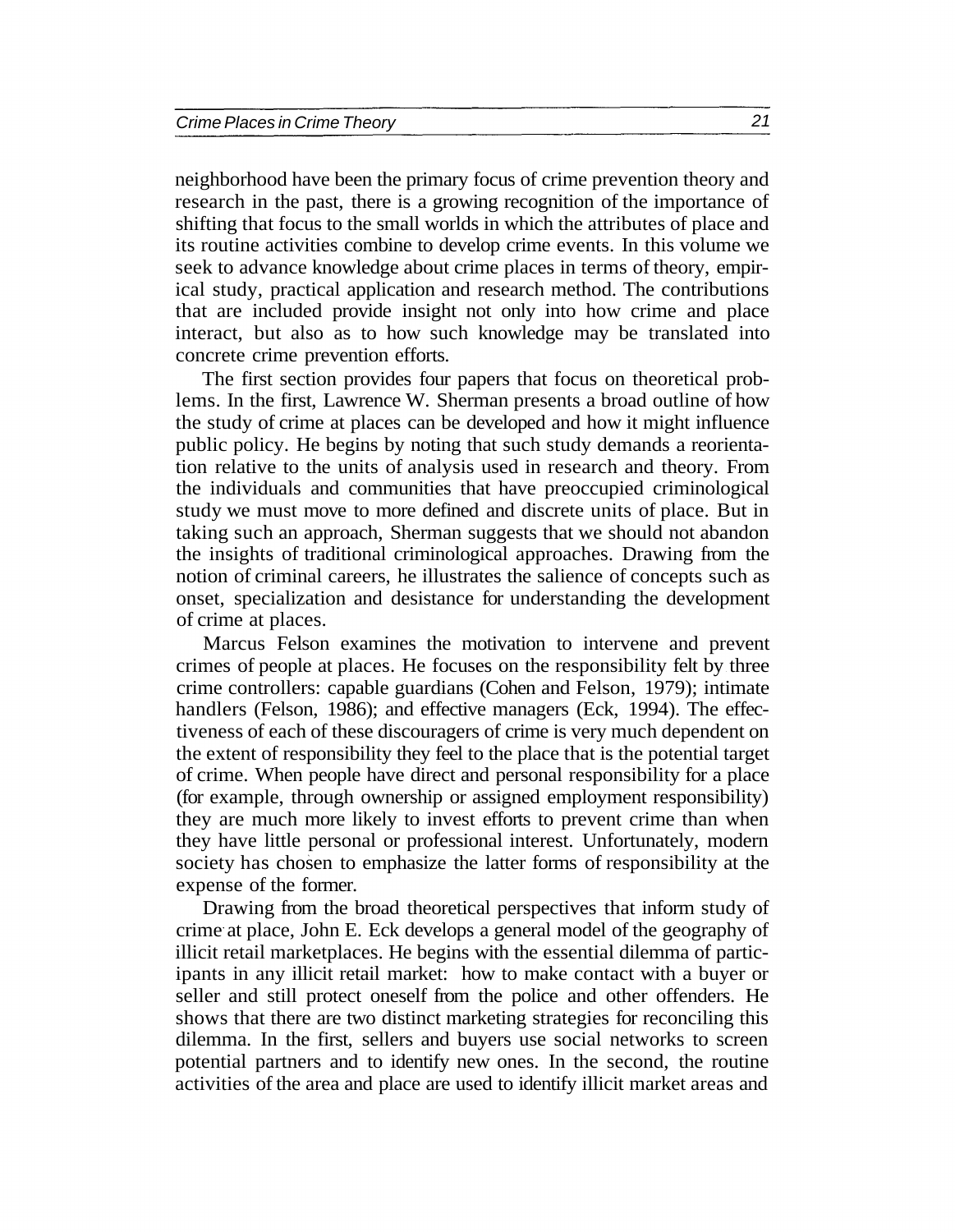places that provide both security and access in the context of everyday social activities. Eck contrasts the operating strategies of two San Diego drug markets and provides evidence suggesting the plausibility of his model. He argues that the study of illicit retail marketplaces will be much enriched if crime place researchers subject his model to repeated testing in diverse illicit retail markets.

Because of the centrality of the threat of displacement to criticism of place-based crime prevention, we include Geoffrey C. Barnes' fresh approach to displacement in our discussion of theoretical problems. Barnes begins by bringing into context the sometimes polemical tone of debates on crime displacement, suggesting the need to focus more carefully on how we define both displacement and the types of evidence used to establish or refute its presence. But Barnes goes beyond the traditional debate by suggesting that displacement, whatever its extent, may in itself be a potent tool in crime prevention. He suggests that we can optimize displacement in crime prevention by better identifying its form and timing. Even if displacement is inevitable in certain circumstances, crime prevention experts can channel it in directions that are likely to lead over time to an overall reduction in the frequency and seriousness of crime.

We shift from theory to empirical study by providing three examples of research on how place and crime interact. William Spelman begins by examining the "criminal careers" of public places. Are some places more crime-prone than others? Are some places particularly crime resistant compared to others? Is "crime proneness" or crime resistance stable over time? Spelman provides answers to these questions in the context of an analysis of calls for service at high schools, housing projects, subway stations and parks in Boston. His analyses provide a substantial caution to those that have simply examined the cross-sectional concentration of crime at places. Examining the distribution of crime events over time, Spelman concludes that a substantial proportion of the statistical concentration of crime at places is due to random and often temporary fluctuations in crime events. Nonetheless, even after correcting for such fluctuations, Spelman finds that the worst 10% of locations account for some 30% of crime calls.

Taking the case of a specific type of location—liquor establishments and crime, Richard L. and Carolyn R. Block provide a careful analysis of crime and place in Chicago. Using computer mapping as a means of identifying liquor crime hot spots, they find surprisingly little relationship between the density of liquor establishments and liquor-related crime. Their work suggests the importance of going beyond the type of facility found at a place to the routine activities that surround it. Liquor is sold at private clubs and restaurants, as well as nightclubs and dance halls.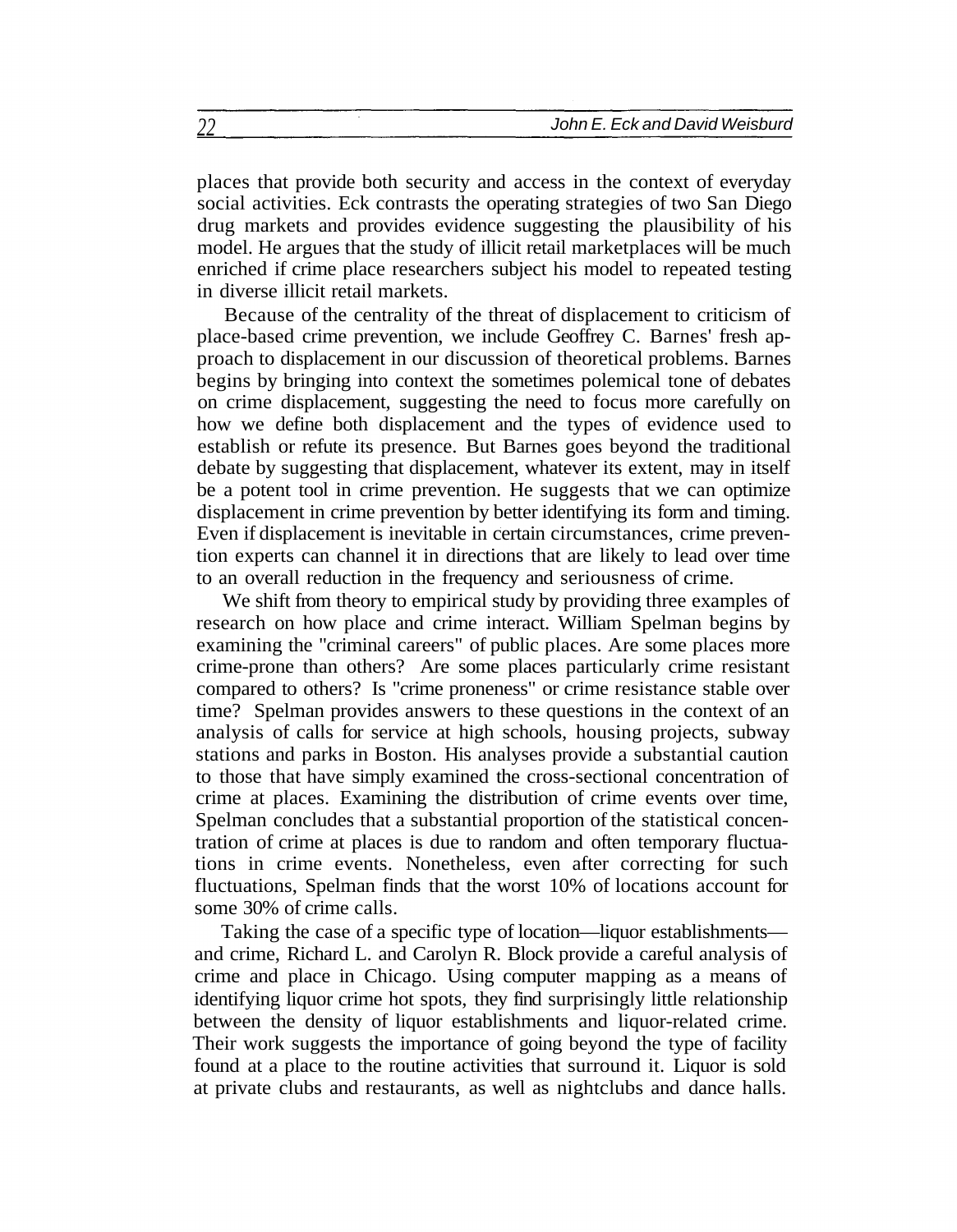It is available in neighborhood bars and carry-out stores. Each of these types of locations suggests a different context of routine activities of potential offenders, victims and guardians, leading to different rates of crime.

Nadera S. Kevorkian also finds strong support for taking into account the specific characteristics of places in understanding crime. In focusing on fear of crime among the elderly in the Armenian Quarter of Jerusalem, she provides an important crosscultural example of the importance of understanding the crime/place connection. Comparing experiences and attitudes of the elderly who live within the enclosed areas of the Armenian quarter with those who live in less controlled social space, Kevorkian finds significantly lower levels of fear and victimization. The importance of place in crime is as important in this relatively low-crime area of Jerusalem as it is in high-crime urban centers in the U.S.

In Section III, we shift focus from understanding the relationship between crime and place to how knowledge of places can be applied to crime prevention and control. Lorraine Green's article on drug abatement in Oakland, CA provides evidence that crime prevention programs that take a specific and place-based approach can have a significant impact on crime. In her evaluation of project Beat Health, Green finds that official measures of narcotics activity declined significantly as a result of the intervention. As important, she shows that there was substantial improvement in the physical characteristics of Beat Health sites. This finding suggests that places can be substantially rehabilitated by putting pressure on place managers. Green's paper is notable also because she uses the movement patterns of offenders to show that diffusion of benefits and displacement may not be mutually exclusive.

D. Kim Rossmo provides a guide for using crime place theory and research in practical crime investigation. He focuses upon the problem of serial violent criminals to illustrate the ways in which offender search theory can be used in combination with computer mapping capabilities to identify the probable home locations of violent offenders. Of particular interest is that Rossmo begins with the spatial pattern of the crime sites of a single offender and uses this information to locate a small area in which the offender is likely to live or work. His use of offender search theory and computerized mapping demonstrates the utility of environmental criminology for very practical purposes. His work provides a solid example of the potential ways in which crime place theory and method drawn from the best of academic criminology can be brought to the grassroots level of crime prevention activities.

In the final section of our volume, we include five papers on place research methods. Our choice here was not accidental. We believe that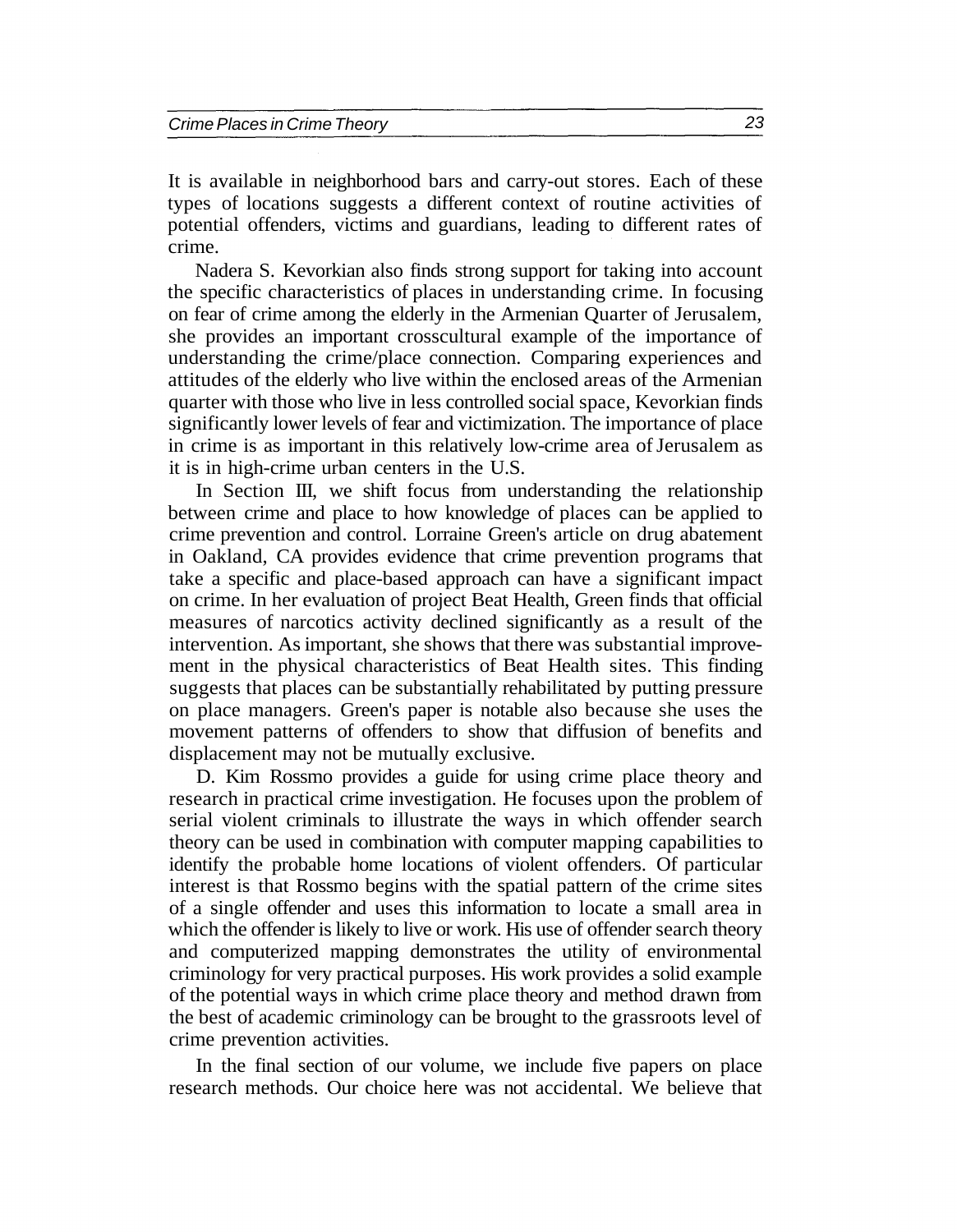important advances in our understanding of crime places and improvement in crime prevention efforts cannot be attained without careful attention to the methods used to define and assess the relationship between crime and place. Too little attention has been given to place methods. We sought at the outset to offset this omission in crime place studies.

The section begins with two papers that address the complex issue of translating concepts about place to its reality. Drawing from their experiences in defining high-crime places in the Minneapolis Hot Spots Patrol Experiment (Sherman and Weisburd, 1995), Michael E. Buerger, Ellen G. Cohn and Anthony J. Petrosino illustrate the many problems that researchers and practitioners are likely to face in trying to clearly define the boundaries of crime places. What criteria should be used? What should be done when different data about place seem to provide contradictory images about its definition? What are the limits of present technologies for defining crime places, and how do these limits impact upon practitioner/researcher cooperation?

Also drawing on data from the Minneapolis Hot Spots Experiment, David Weisburd and Lorraine Green illustrate the difficulties of measuring displacement in place studies. Pointing to problems of overlap of "displacement areas" and the wash-out effect of trying to track crime changes in high-crime neighborhoods, they suggest that hot-spot studies may often be biased toward a finding of no displacement effects. They conclude that real progress in the study of spatial displacement and the related phenomenon of diffusion cannot be made until such phenomena are made central rather than secondary issues of study.

Dennis P. Rosenbaum and Paul J. Lavrakas also point to the weaknesses of present data in fully conceptualizing the nature of place and its importance in the crime equation. They suggest that survey methods can provide an important tool for expanding present knowledge and improving evaluation efforts. But traditional survey techniques are not well-adapted to small-scale concepts of place, and traditional concerns about sampling error have inhibited the use of surveys for very small geographic units. Rosenbaum and Lavrakas argue that new methods can be developed that are consistent with surveying places, and that problems of sampling error at places must be balanced against the amount of "nonsampling" error in crime place studies.

The final two chapters examine the role of information technologies and computer mapping in advancing research and crime prevention efforts in crime places. Maps play a critical role in understanding crime places and in developing policies to prevent crime at places. J. Thomas McEwen and Faye S. Taxman review the ways in which computer mapping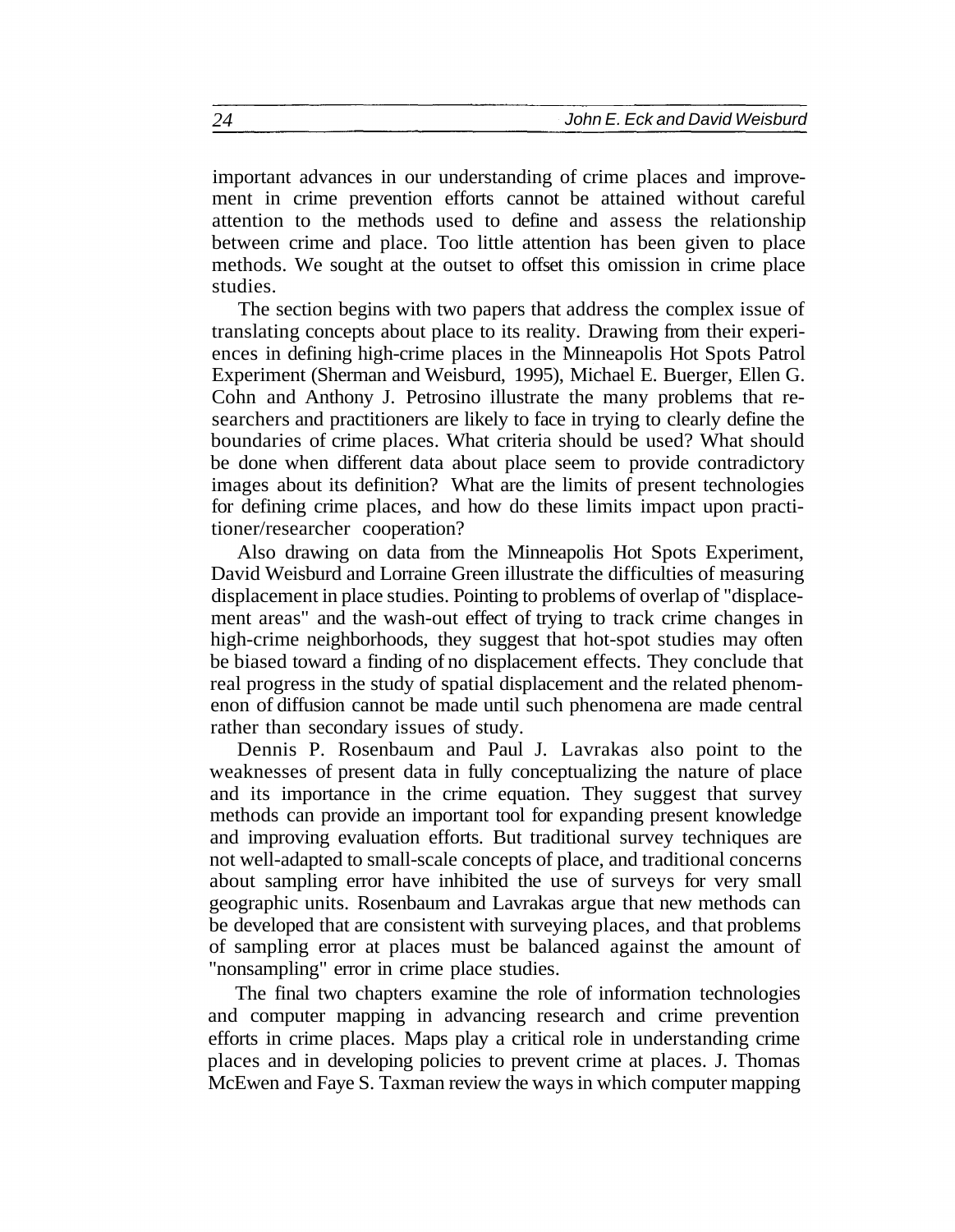of crime places has been applied by police agencies as a crime analysis and prevention tool. Their paper illustrates the potential for improving crime prevention efforts through basic research on places, as well as the developing sophistication of criminal justice agencies in their approach to crime places.

Michael D. Maltz brings the discussion full circle. We began this chapter by distinguishing between theories of crime events and theories of criminality. Maltz shows how new methods of organizing data can link the development of criminals to the places with which they came into contact. He brings together a concern with understanding the broad social and environmental components of crime at place with the developing potential of computer mapping and information technologies. Maltz notes that criminologists and crime prevention experts can now look across broad arrays of data in ways that were virtually impossible just a few years ago. Maltz calls for the integration of data that would provide a more qualitative and developed view of places and crime, one that would allow researchers and practitioners to identify the full social, economic, physical and criminal characteristics of crime places. We believe this understanding is crucial if we are to fully integrate the study of place into crime prevention efforts.

These 15 path-breaking papers demonstrate the variety of contributions that an understanding of places can make to criminology and crime prevention. While these papers provide new insights into crime patterns, they intentionally raise many questions that we cannot yet answer. Continuing the many lines of research suggested should produce useful results far into the future.

# **NOTES**

1. This summary is based on a lawsuit brought before the Florida courts in which the Crime Control Research Corporation was asked to serve as an expert on behalf of the defendant.

2. Eck's model of illicit retail market places, in this volume, suggests an alternative explanation: that the association between crime and drug places is less causal than spurious. The deteriorated economic conditions of an area, combined with the presence of numerous targets arrayed along arterial streets, give rise to both, but for different reasons. In other words, the same conditions (though not the processes) that give rise to many forms of crime give rise to retail drug places.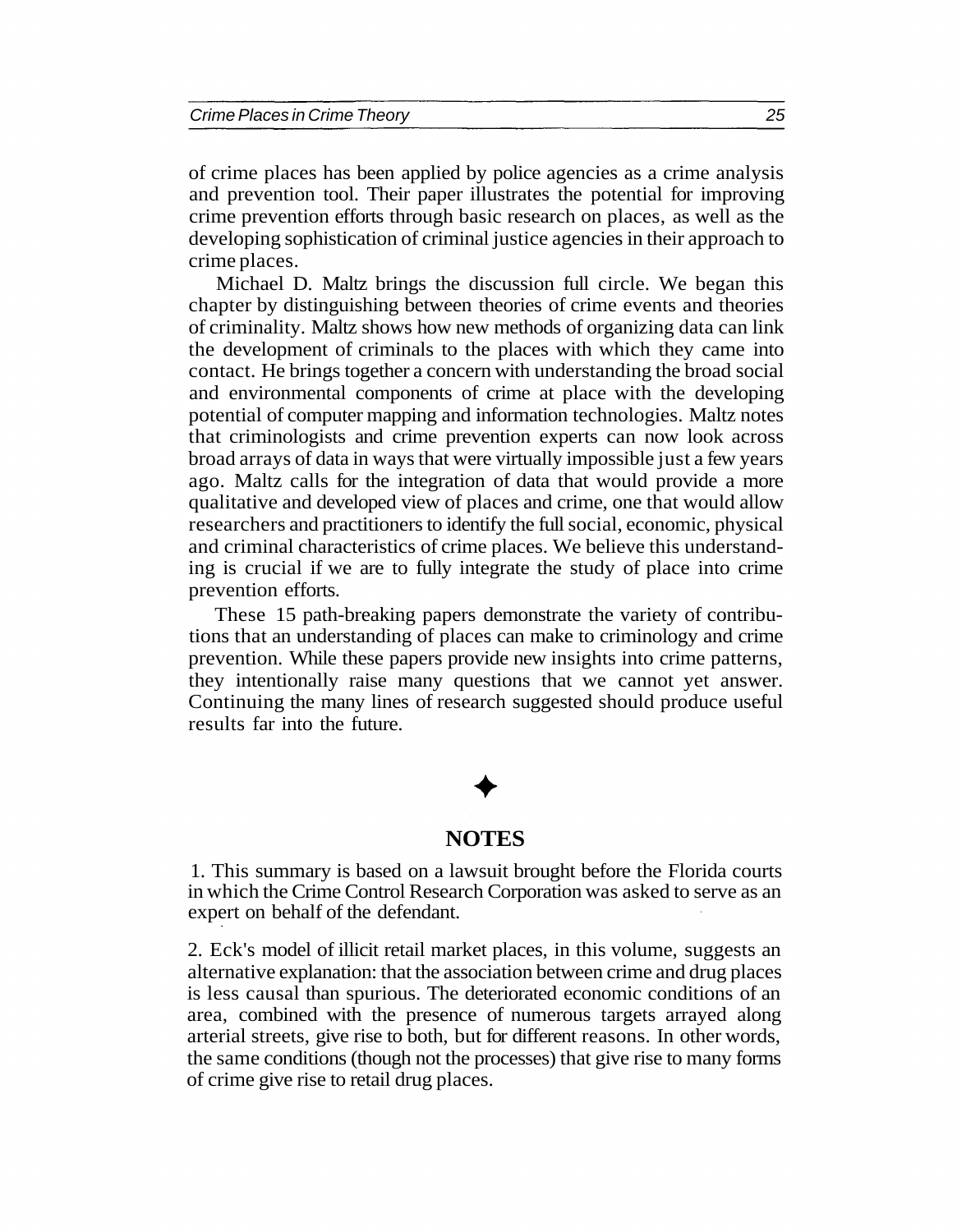#### **REFERENCES**

- Anderson, E. (1978). *A Place on the Corner.* Chicago, IL: University of Chicago Press.
	- (1990). *Streetwise: Race, Class, and Change in an Urban Community.* Chicago, IL: University of Chicago Press.
- Barr, R. and K. Pease (1990). "Crime Placement, Displacement, and Deflection." In: M. Tonry and N. Morris (eds.), *Crime and Justice: A Review of Research,* Vol. 12. Chicago, IL: University of Chicago Press.
- Bates, N.D. and S.J. Dunnell (1994). *Major Developments in Premises Security Liability.* New York, NY: American Insurance Services Group, Inc.
- Biron, L.L. and C. Ladouceur (1991). "The Boy Next Door: Local Teen-age Burglars in Montreal." *Security Journal* 2:200-204.
- Boggs, S. L. (1965). "Urban Crime Patterns." *American Sociological Review* 30:899-908.
- Bolton, C. (1993). Personal communication with John Eck by the president of the Northwest Bernal Block Club.
- Brantingham, P.L. and P.J. Brantingham (1975). "Residential Burglary and Urban Form." *Urban Studies* 2:273-84.
- (1977). "Housing Patterns and Burglary in a Medium Size American City." In: J.E. Scott and S. Dinitz (eds.), *Criminal Justice Planning.* New York, NY: Praeger.
- (1981). "Notes on the Geometry of Crime." In: P.J. Brantingham and P.L. Brantingham (eds.), *Environmental Criminology.* Beverly Hills, CA: Sage.
- (1982). "Mobility, Notoriety and Crime: A Study of Crime Patterns in Urban Nodal Points." *Journal of Environmental System* 11:89-99.
- (1993). "Environment, Routine, and Situation: Toward a Pattern Theory of Crime." In: R.V. Clarke and M. Felson (eds.), *Routine Activity and Rational Choice.* Advances in Criminological Theory, Vol. 5. New Brunswick, NJ: Transaction Publications.
- Buerger, M. (ed.) (1992). *The Crime Prevention Casebook: Securing High Crime Locations.* Washington, DC: Crime Control Institute.
- Burgess, E.W. (1925). "The Growth of the City." In: R.E. Park, E.W. Burgess and R.D. MacKenzie (eds.), *The City.* Chicago, IL: University of Chicago Press.
- Cadwalder, Wickersham and Taft, Attorneys at Law (1993). *A Civil War: A Community Legal Guide to Fighting Street Drug Markets.* New York, NY: Author.
- Capone, D.L. and W.W. Nichols, Jr. (1976). "Urban Structure and Criminal Mobility." *American Behavioral Scientist* 20:199-213.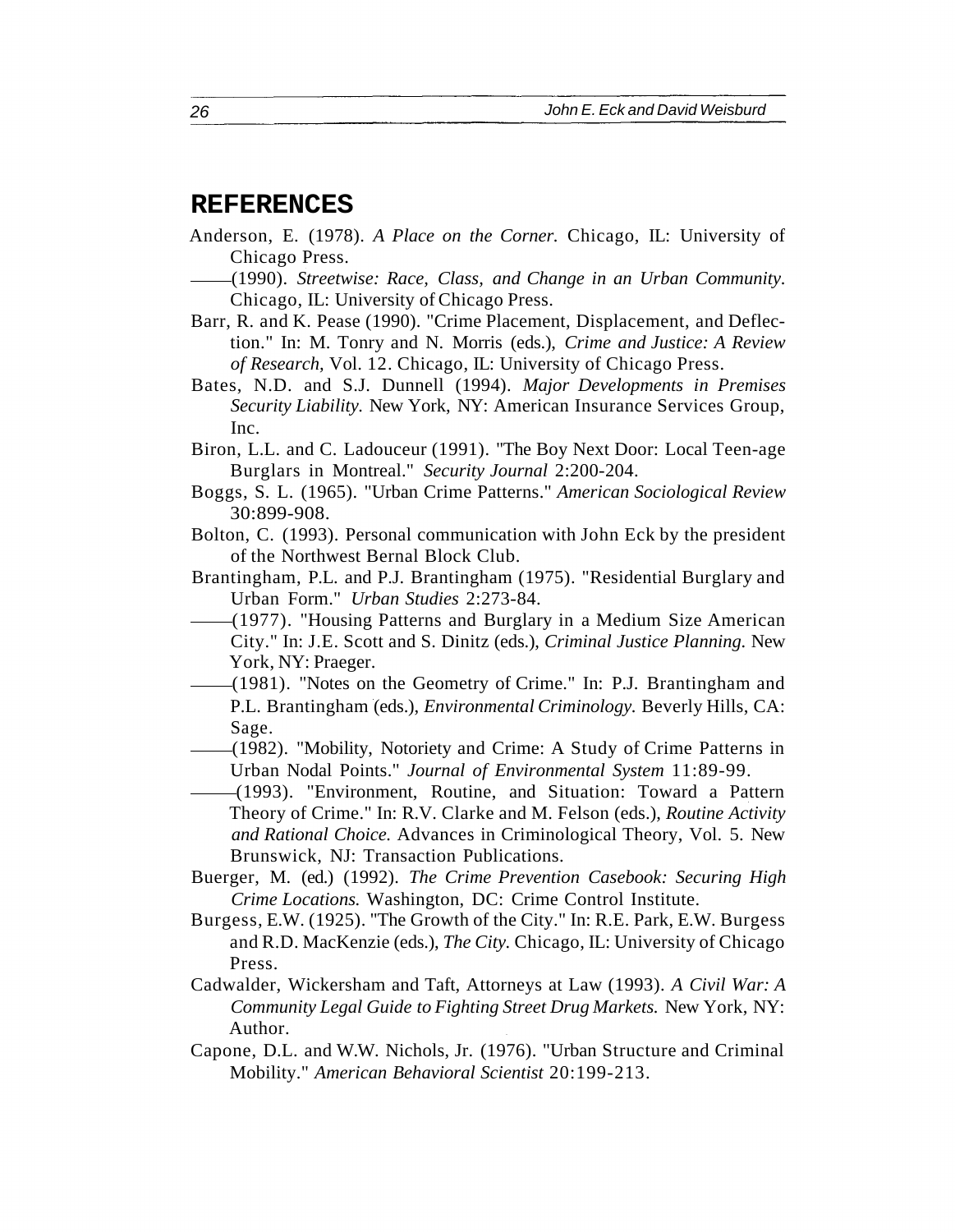- Carroll, J. and F. Weaver (1986). "Shoplifters' Perceptions of Crime Opportunities: A Process-tracing Study." In: D. Cornish and R.V. Clarke (eds.), The *Reasoning Criminal: Rational Choice Perspectives on Offending.* New York, NY: Springer -Verlag.
- Carter, R.L. and K.g. Hill (1976). "The Criminal's Image of the City and Urban Crime Patterns." *Social Science Quarterly* 57:597-607.
- Chaiken, J.M., M.W. Lawless and K.A. Stevenson (1974). *Impact of Police on Crime: Robberies on the New York City Subway System.* R-1424- NYC. New York, NY: New York City Rand Institute.
- (1978). "What is Known About Deterrent Effects of Police Activities." In: J.A. Cramer (eds.), *Preventing Crime.* Beverly Hills, CA: Sage.
- Clarke, R.V. (1980). "Situational Crime Prevention: Theory and Practice." *British Journal of Criminology* 20:136-147.
- (1992). *Situational Crime Prevention: Successful Case Studies.* Albany, NY: Harrow and Heston.
- (1993). "Fare Evasion and Automatic Ticket Collection in the London Underground." In: R.V. Clarke (ed.), *Crime Prevention Studies* Vol. 1. Monsey, NY: Criminal Justice Press.
- and M. Felson (1993). "Introduction: Criminology, Routine Activity and Rational Choice." In: R.V. Clarke and M. Felson (ed.), *Routine Activity and Rational Choice.* Advances in Criminological Theory, Vol. 5. New Brunswick, NJ: Transaction Publications.
- and G. McGrath (1990). "Cash Reduction and Robbery Prevention in Australian Betting Shops." *Security Journal* 1:160-63.
- and D. Weisburd (1990). "On the Distribution of Deviance." In: D. M. Gottfredson and R.V. Clarke (eds.), *Policy and Theory in Criminal Justice.* Aldershot, UK: Avebury.
- and D. Weisburd (1994). "Diffusion of Crime Control Benefits: Observations on the Reverse of Displacement." In: R.V. Clarke (ed.). Crime *Prevention Studies,* Vol. 2. Monsey, NY: Criminal Justice Press.
- Clifton, W., Jr. (1987). *Convenience Store Robberies in Gainesville, Florida: An Intervention Strategy by the Gainesville Police Department.* Gainesville, FL: Gainesville Police Department. Photocopy.
- Cohen, L.E. and M. Felson (1979). "Social Change and Crime Rate Trends: A Routine Activity Approach." *American Sociological Review* 44:588-  $.605.$
- Cornish, D. and R.V. Clarke, eds. (1986). *The Reasoning Criminal: Rational Choice Perspectives on Offending.* New York, NY: Springer-Verlag.
- Costanzo, CM., W.C. Halperin and N. Gale (1986). "Crime Mobility and the Directional Component in Journeys to Crime." In: R.M. Figlio, S. Hakim, and G.F. Rengert (eds.), *Metropolitan Crime Patterns.* Monsey, NY: Criminal Justice Press.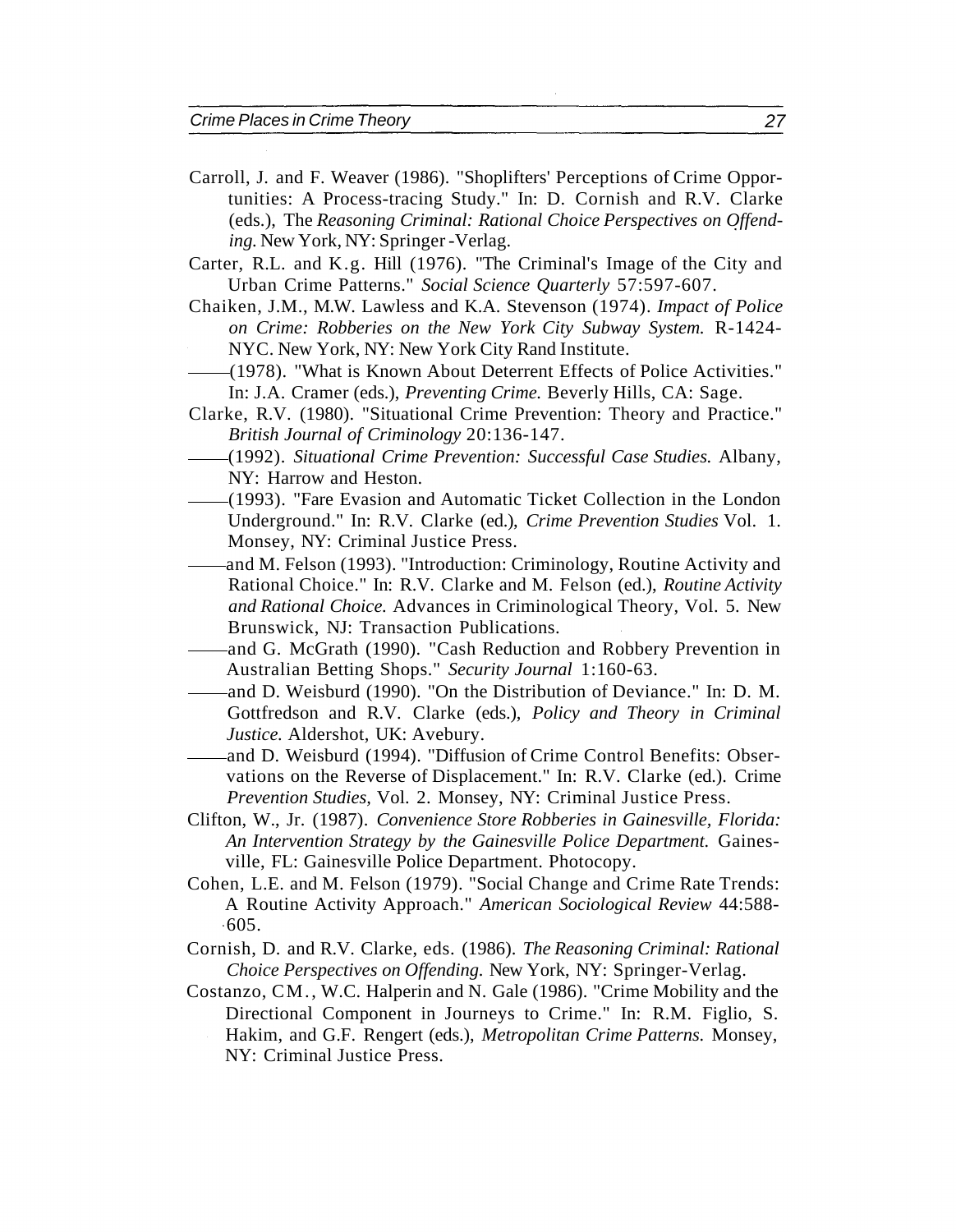- Cromwell, P.F.. J.N. Olson and D.W. Avary (1991). *Breaking and Entering: An Ethnographic Analysis of Burglary.* Newbury Park, CA: Sage.
- Duffala, D.C. (1976). "Convenience Stores, Armed Robbery, and Physical Environmental Features." *American Behavioral Scientist* 20:227-46.
- Eck, J.E. (1992). "Drug Trips: Drug Offender Mobility." Paper presented at the annual meeting of the American Society of Criminology, New Orleans, November.
- (1993). "The Threat of Crime Displacement." *Criminal Justice Abstracts* 25:527-46.
- (1994). "Drug Markets and Drug Places: A Case-Control Study of the Spatial Structure of Illicit Drug Dealing." Doctoral dissertation, University of Maryland, College Park.
- Ekblom, P. (1987). *Preventing Robberies at Sub-post Offices: An Evaluation of a Security Initiative.* Home Office Crime Prevention Unit Paper No. 9. London, UK: Her Majesty's Stationery Office.
- Engstad, P.A. (1975). "Environmental Opportunities and the Ecology of Crime." In: R.A. Silverman and J.J. Teevan (eds.), *Crime in Canadian Society.* Toronto, CAN: Butterworths.
- Feeney, F. (1986). "Robbers as Decision-makers." In: D. Cornish and R.V. Clarke (eds.), *The Reasoning Criminal: Rational Choice Perspectives on Offending.* New York, NY: Springer-Ver lag.
- Felson, M. (1986). "Linking Criminal Choices, Routine Activities, Informal Control, and Criminal Outcomes." In: D. Cornish and R.V. Clarke (eds.), *The Reasoning Criminal: Rational Choice Perspectives on Offending.* New York, NY: Springer -Verlag.
- (1994). *Crime and Everyday Life: Insight and Implications for Society.* Thousand Oaks, CA: Pine Forge Press.
- Forrester, D.H., M.R. Chatterton and K. Pease (1988). *The KirkholtBurglary Prevention Demonstration Project.* Home Office Crime Prevention Unit Paper No. 13. London, UK: Her Majesty's Stationery Office.
- Forrester, D.H., S. Frenz, M. O"Connell and K. Pease (1990). *The Kirkholt Burglary Prevention Project: Phase II.* Home Office Crime Prevention Unit Paper No. 23. London, UK: Her Majesty's Stationery Office.
- Friedman, J., S. Hakim, and J. Weinblatt (1989). "Casino Gambling as a 'Growth Pole' Strategy and its Effects on Crime." *Journal of Regional Science* 29:615-23.
- Frisbie, D., G. Fishbine. R. Hintz, M. Joelsons and J.B. Nutter (1977). *Crime in Minneapolis: Proposals for Prevention.* St. Paul. MN: Governor's Commission on Crime Prevention and Control.
- Gabor, T. (1990). "Crime Prevention and Situational Crime Prevention: Toward the Development of Some Principles." *Canadian Journal of Criminology.* 32:41-74.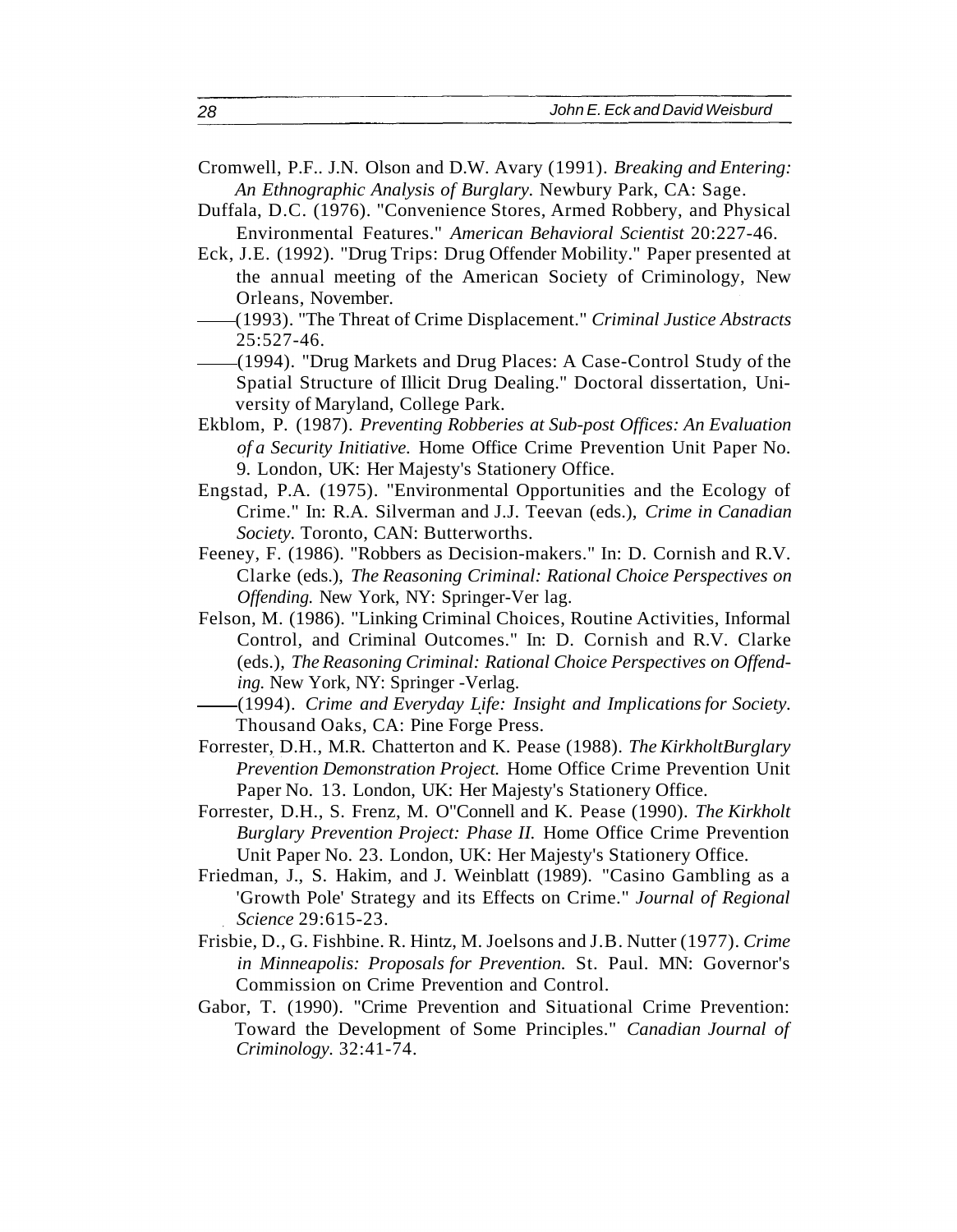- Grandjean, C. (1990). "Bank Robberies and Physical Security in Switzerland: A Case Study of the Escalation and Displacement Phenomena." *Security Journal* 1:155-59.
- Green, L. (1995). "Cleaning Up Drug Hotspots in Oakland, California: The Displacement and Diffusion Effects." *Justice Quarterly* (forthcoming).
- (1993). Treating Deviant Places: A Case Study Examination of the Beat Health Program in Oakland, California." Doctoral dissertation, Rutgers, The State University of New Jersey.
- Greenberg, S.W. and W.M. Rohe (1984). "Neighborhood Design and Crime: A Test of Two Perspectives." *Journal of the American Planning Association* 49:48-61.
- Guerry, A. (1833). *Essai sur la Statistique Morale de la France.* Paris, FR: Crochard.
- Hannan, T.H. (1982). "Bank Robberies and Bank Security Precautions." *Journal of Legal Studies* 11:83-92.
- Hesseling, R.B.P. (1995). "Displacement: A Review of the Empirical Literature." In: R. V. Clarke (ed.), *Crime Prevention Studies,* Vol. 3. Monsey, NY: Criminal Justice Press.
- Hogarth, R.M. and M.W. Reder (eds.) (1981). *Rational Choice: The Contrast Between Economics and Psychology.* Chicago, IL: University of Chicago Press.
- Homel, R. and J. Clark (1995). 'The Prediction and Prevention of Violence in Pubs and Clubs." In: R.V. Clarke (ed.), *Crime Prevention Studies,* Vol. 3. Monsey, NY: Criminal Justice Press.
- Hunter, R.D. (1988). "Environmental Characteristics of Convenience Store Robberies in the State of Florida." Paper presented at the annual meeting of the American Society of Criminology. Chicago, IL.
- and C.R. Jeffrey (1992). "Preventing Convenience Store Robbery Through Environmental Design." In: R.V. Clarke (ed.), *Situational Crime Prevention: Successful Case Studies.* Albany, NY: Harrow and Heston.
- Jeffrey, C.R. (1971). *Crime Prevention Through Environmental Design.* Beverly Hills, CA: Sage.
- Koper, C. (1995). "Just Enough Police Presence: Reducing Crime and Disorderly Behavior by Optimizing Patrol Time in Crime Hotspots." *Justice Quarterly* (forthcoming).
- Kube, E. (1988). "Preventing Bank Robbery: Lessons from Interviewing Robbers." *Journal of Security Administration.* 11:78-83.
- Landes, W.M. (1978). "An Economic Study of U.S. Aircraft Hijacking, 1961-1976." *Journal of Law and Economics* 21:1-32.
- LaVigne, N.G. (1991). "Crimes of Convenience: An Analysis of Criminal Decision-making and Convenience Store Crime in Austin, Texas." Master's thesis, University of Texas at Austin.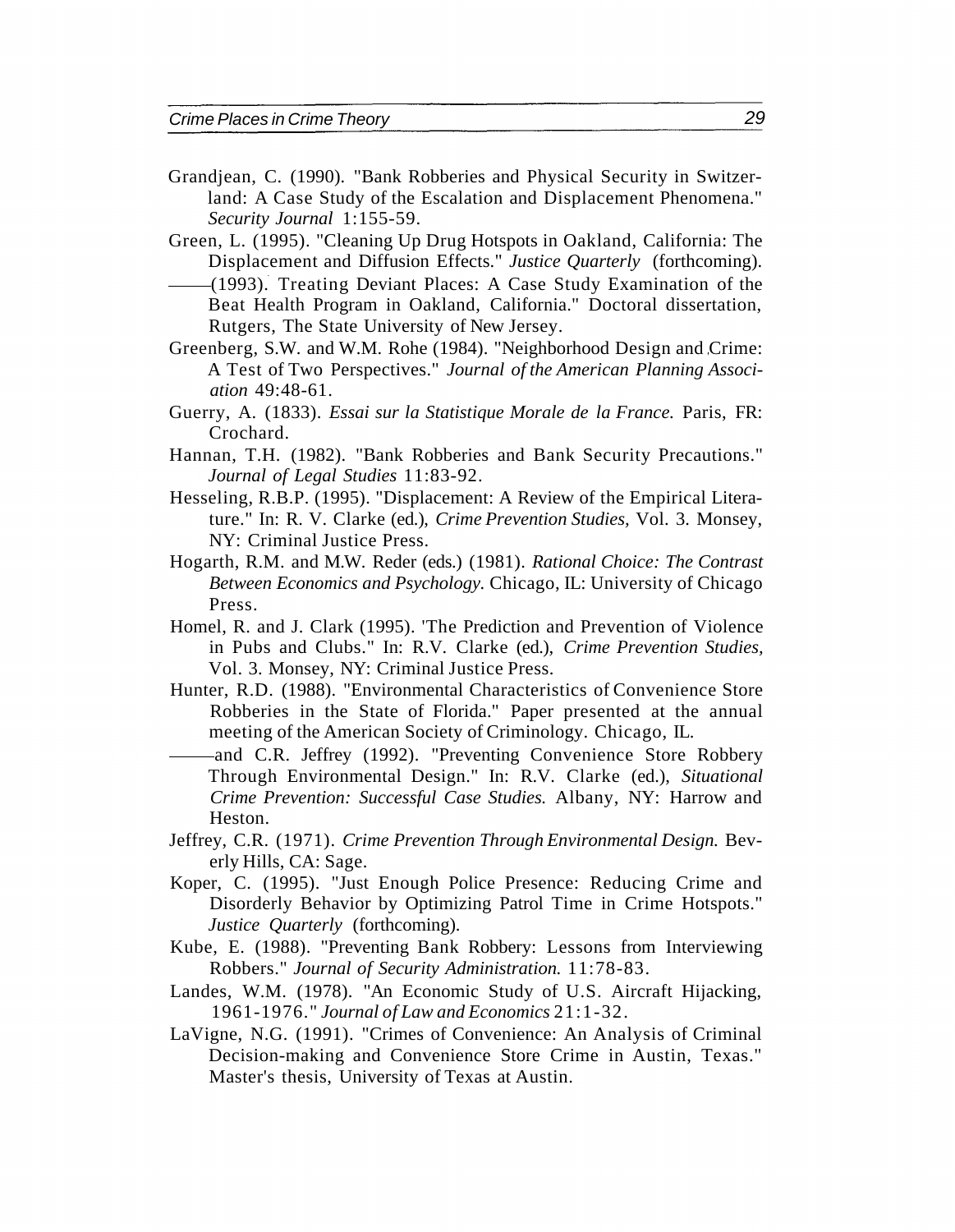- Laycock, G. (1985). *Property Marking: A Deterrent to Domestic Burglary?* Crime Prevention Unit Paper No. 3. London, UK: Home Office.
- and C. Austin (1992). "Crime Prevention in Parking Facilities." *Security Journal* 3:154-60.
- Le Beau, J.L. (1987). "The Methods and Measures of Centrography and the Spatial Dynamics of Rape." *Journal of Quantitative Criminology* 3:125- 141.
- Lenz, R. (1986). "Geographical and Temporal Changes Among Robberies in Milwaukee." In: R.M. Figlio, S. Hakim and G.F. Rengert (eds.), *Metropolitan Crime Patterns.* Monsey, NY: Criminal Justice Press.
- Liebow, E. (1967). *Tally's Corner: A Study of Negro Streetcorner Men.* Boston, MA: Little, Brown.
- Maguire, M. (1988). "Searchers and Opportunists: Offender Behavior and Burglary Prevention." *Journal of Security Administration* 11:70-77.
- Mawby, R.I. (1977). "Defensible Space: A Theoretical and Empirical Appraisal." *Urban Studies* 14:169-79.
- Mayhew, P. (1979). "Defensible Space: The Current Status of a Crime Prevention Theory." *Howard Journal of Penology and Crime Prevention* 18:150-59.
- (1981). "Crime in Public View: Surveillance and Crime Prevention." In: P.J. Brantingham and P.L. Brantingham (eds.). *Environmental Criminology.* Beverly Hills, CA: Sage.
- Mayhew, P., R.V. Clarke, A. Sturman and J.M. Hough (1976). *Crime As Opportunity.* Home Office Research Study No. 34. London, UK: Her Majesty's Stationary Office.
- Merry, S.F. (1981). "Defensible Space Undefended: Social Factors in Crime Prevention Through Environmental Design." *Urban Affairs Quarterly* 16:397-422.
- Miethe, T. (1991). "Citizen-Based Crime Control Activity and Victimization Risks: An Examination of Displacement and Free-Rider Effects." *Criminology* 29:419-441.
- Nasar, J.L. (1981). "Environmental Factors and Commercial Burglary." *Journal of Environmental Systems* 11:49-56.
- Newman, O. (1972). *Defensible Space.* New York, NY: Macmillan.
- Nichols, W.W., Jr. (1980). "Mental Maps, Social Characteristics, and Crim-
- inal Mobility." In: D.E. Georges-Abeyie and K. Harries (eds.). *Crime: A Spatial Perspective.* New York, NY: Columbia University Press.
- Parsons, T. (1951). *The Social System.* Toronto, CAN: Collier-MacMillan.
- Pease, K. (1993). "Crime Prevention." In: R. Morgan, R. Reiner and M. Maguire (eds.), *Oxford Handbook of Criminology.* Oxford, UK: Oxford University Press.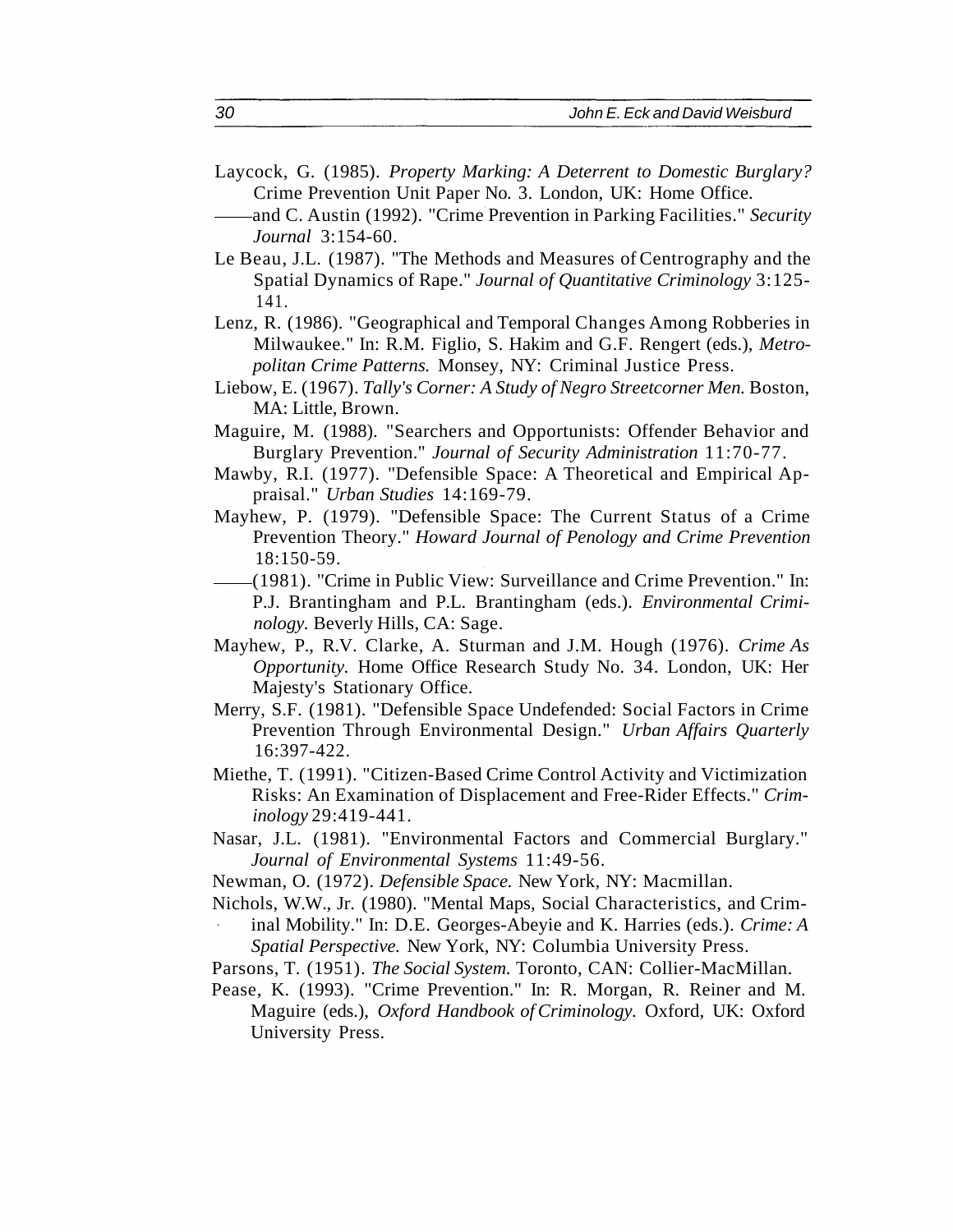- Phillips, P.D. (1980). "Characteristics and Typology of the Journey to Crime." In: D.E. Georges-Abeyie and K. Harries (eds.), *Crime: A Spatial Perspective.* New York, NY: Columbia University Press.
- Pierce, G.L., S. Spaar and L.R. Briggs (1986). *The Character of Police Work: Strategic and Tactical Implications.* Boston, MA: Center for Applied Social Research, Northeastern University. Photocopy.
- Polvi, N., T. Looman, C. Humphries and K. Pease (1990). "Repeat Breakand-Enter Victimizations: Time-Course and Crime Prevention Opportunity." *Journal ojPolice Science and Administration* 17:8-11.
- Poyner, B. (1988a). "Situational Crime Prevention in Two Parking Facilities." *Security Journal* 2:96-101.
- (1988b). "Video Cameras and Bus Vandalism." *Journal of Security Administration* 11:44-51.
- Quetelet, A.J. (1842). *A Treatise on Man.* Gainesville, FL: Scholar's Facsimiles and Reprints (1969 ed.)
- Rand, A. (1986). "Mobility Triangles." In: R.M. Figlio, S. Hakim and G.F. Rengert (eds.), *Metropolitan Crime Patterns.* Monsey, NY: Criminal Justice Press.
- Rengert, G. (1980). "Theory and Practice in Urban Police Response." In: D.E. Georges-Abeyie and K. Harries (eds.), *Crime: A Spatial Perspective.* New York, NY: Columbia University Press.
- (1981). "Burglary in Philadelphia: A Critique of an Opportunity Structure Model." In: P.J. Brantingham and P.L. Brantingham (eds.), *Environmental Criminology.* Beverly Hills, CA: Sage.
- and J. Wasilchick (1990). *Space, Time, and Crime: Ethnographic Insights into Residential Burglary.* Washington, DC: Office of Justice Programs, National Institute of Justice, U.S. Department of Justice.
- Reppetto, T. (1976). "Crime Prevention and the Displacement Phenomenon." *Crime & Delinquency* 22:166-177.
- Rhodes, W. and C. Conley (1981). "Crime and Mobility: An Empirical Study." In: P.J. Brantingham and P.L. Brantingham (eds.), *Environmental Criminology.* Beverly Hills, CA: Sage.
- Roncek, D.W. (1981). "Dangerous Places: Crime and Residential Environment." Social *Forces* 60:74-96.
- and R. Bell (1981). "Bars, Blocks and Crime." *Journal of Environmental Systems* 11:35-47.
- and J.M.A. Francik (1981). "Housing Projects and Crime: Testing a Proximity Hypothesis." *Social Problems* 29:151-66.
- and D. Faggiani (1985). "High Schools and Crime." *Sociological Quarterly* 26:491 -505.
- and A. Lobosco (1983). "The Effect of High Schools on Crime in Their Neighborhoods." *Social Science Quarterly* 64:598-613.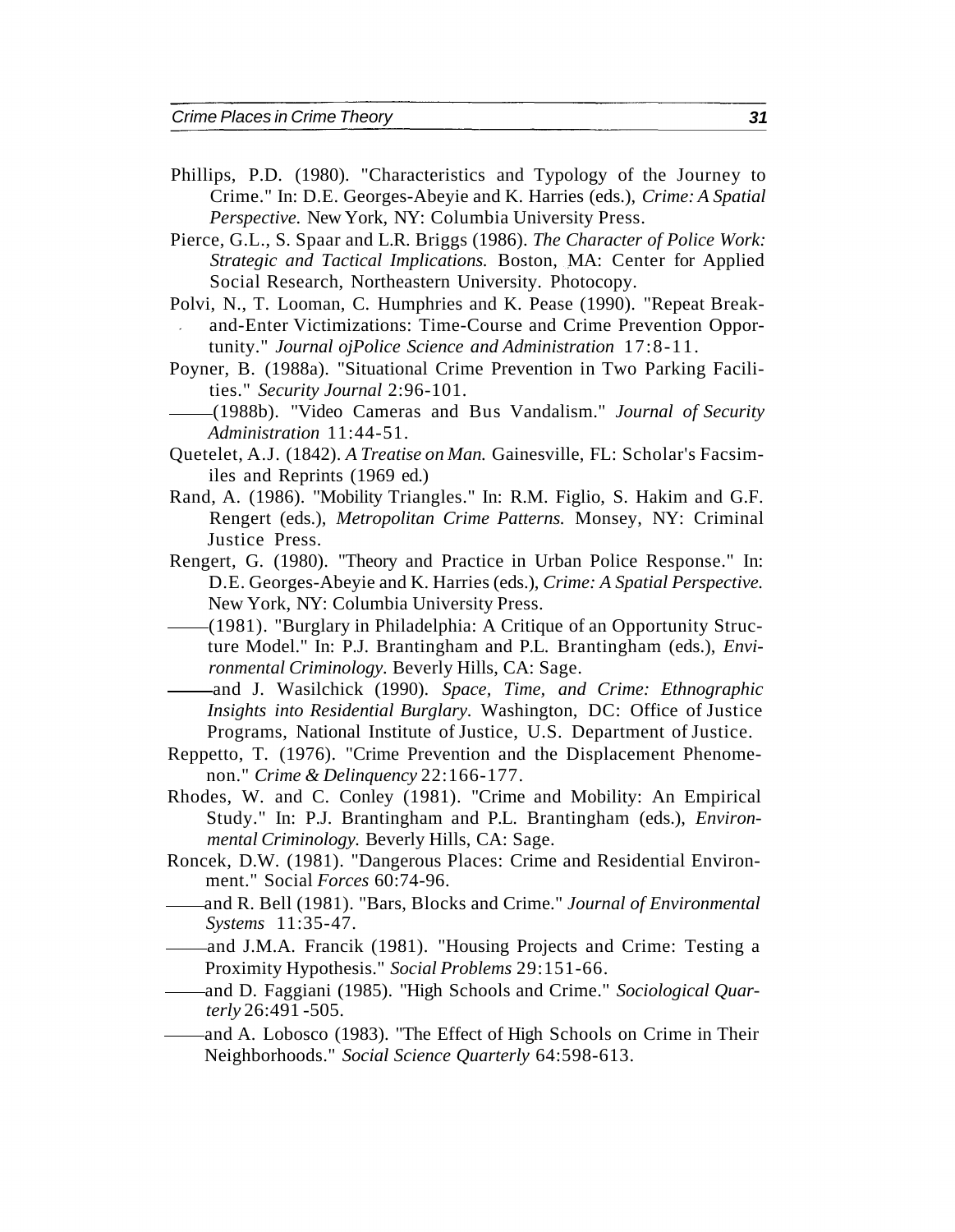- and P.A. Meier (1991). "Bars Blocks and Crimes Revisited: Linking the Theory of Routine Activities to the Empiricism of 'Hot Spots.'" *Criminology* 29:725-55.
- and M.A. Pravatiner (1989). "Additional Evidence that Taverns Enhance Nearby Crime." *Sociology and Social Research* 73:185-188.
- Scherdin, M.J. (1992). The Halo Effect: Psychological Deterrence of Electronic Security Systems." In: R.V. Clarke (ed.), *Situational Crime Prevention: Successjiil Case Studies.* Albany, NY: Harrow and Heston.
- Shaw, C.R. and H.D. McKay (1942). *Juvenile Delinquency and Urban Areas.* Chicago, IL: University of Chicago. (Reprint ed., 1969.)
- Sherman, L.W. (1992a). "Attacking Crime: Policing and Crime Control." In: M. Tonry and N. Morris (eds.), *Modern Policing.* Crime and Justice, Vol. 15. Chicago, IL: University of Chicago Press.
- (1992b). "Review of'Problem-oriented Policing,' by Herman Goldstein." *Journal of Criminal Law and Criminology* 82:690-707.
- P.R. Gartin and M.E. Buerger (1989). "Hot Spots of Predatory Crime: Routine Activities and the Criminology of Place." *Criminology* 27:27- 55.
- J.D. Schmidt and R.J. Velke (1992). "High Crime Taverns: A RECAP Project in Problem-Oriented Policing." Final report to the U.S. National Institute of Justice. Washington, DC: Crime Control Institute.
- and D. Weisburd (1995). "General Deterrent Effects of Police Patrol in Crime 'Hot Spots': A Randomized, Controlled Trial." *Journal of Criminal Justice* (forthcoming).
- Spelman, W. (1992). *Abandoned Buildings: Magnets for Crime?* Austin, TX: Lyndon Johnson School of Public Affairs (March). Photocopy.
- Stoks, F.G. (1981). "Assessing Urban Public Space Environments for Danger of Violent Crime." Doctoral dissertation, University of Washington, Seattle.
- Suttles, G.D. (1968). *The Social Order of the Slum: Ethnicity and Territory in the Inner City.* Chicago, IL: University of Chicago Press.
- Taylor, R.B., S.D. Gottfredson and S. Brower (1984). "Block Crime and Fear: Defensible Space, Local Social Ties, and Territorial Functioning." *Journal of Research in Crime and Delinquency* 21:303-31.
- Thrasher, F.M. (1927). *The Gang: A Study of 1,313 Gangs in Chicago.* Chicago, IL: Phoenix Books. (Abridged ed.. 1963).
- Webb, B. and G. Laycock (1992). *Reducing Crime on the London Underground: An Evaluation of Three Pilot Projects.* London, UK: Home Office.
- Weisburd, D. and L. Green (1994). "Defining the Street Level Drug Market." In: Doris Layton MacKenzie and Craig Uchida (eds.), *Drugs and Crime: Evaluating Public Policy Initiatives.* Newbury Park, CA: Sage.
- (1995). "Policing Drug Hotspots: The New Jersey City DMA Experiment." *Justice Quarterly* (forthcoming).